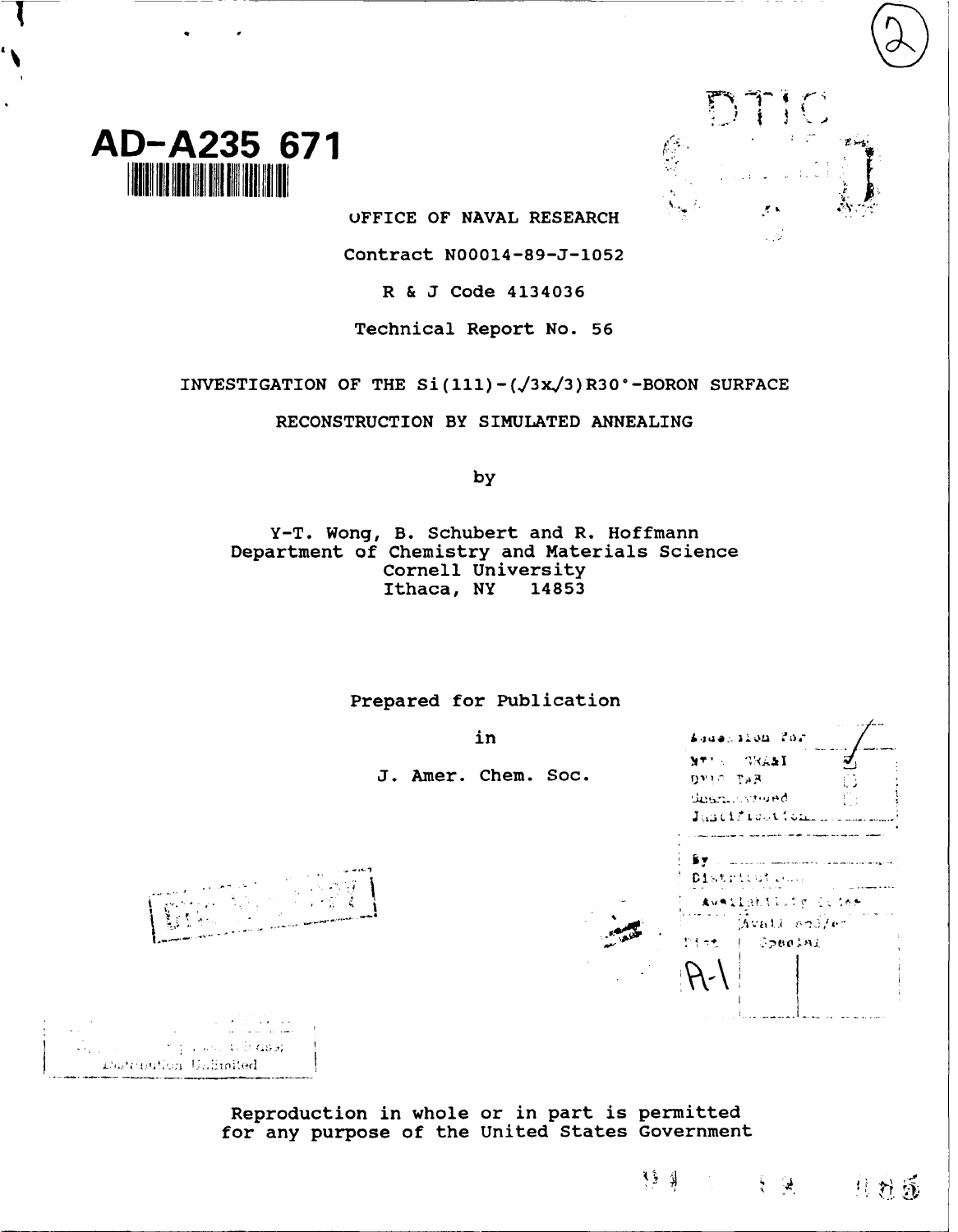$\mathbf{V}$ 

| SECURITY CLASSIFICATION OF THIS PAGE                                                                                                                                                                                                                                 |                                                                                    |                                                                                      |                                     |                                  |                           |
|----------------------------------------------------------------------------------------------------------------------------------------------------------------------------------------------------------------------------------------------------------------------|------------------------------------------------------------------------------------|--------------------------------------------------------------------------------------|-------------------------------------|----------------------------------|---------------------------|
|                                                                                                                                                                                                                                                                      | REPORT DOCUMENTATION PAGE                                                          |                                                                                      |                                     |                                  |                           |
| <b>1a. REPORT SECURITY CLASSIFICATION</b><br>Unclassified                                                                                                                                                                                                            |                                                                                    | <b>1b RESTRICTIVE MARKINGS</b>                                                       |                                     |                                  |                           |
| 2a. SECURITY CLASSIFICATION AUTHORITY                                                                                                                                                                                                                                |                                                                                    | 3. DISTRIBUTION / AVAILABILITY OF REPORT                                             |                                     |                                  |                           |
| 2b. DECLASSIFICATION / DOWNGRADING SCHEDULE                                                                                                                                                                                                                          |                                                                                    |                                                                                      |                                     |                                  |                           |
| 4. PERFORMING ORGANIZATION REPORT NUMBER(S)                                                                                                                                                                                                                          |                                                                                    | 5. MONITORING ORGANIZATION REPORT NUMBER(S)                                          |                                     |                                  |                           |
| #56                                                                                                                                                                                                                                                                  |                                                                                    |                                                                                      |                                     |                                  |                           |
| 6a. NAME OF PERFORMING ORGANIZATION                                                                                                                                                                                                                                  | 6b. OFFICE SYMBOL                                                                  |                                                                                      | 7a. NAME OF MONITORING ORGANIZATION |                                  |                           |
| Department of Chemistry                                                                                                                                                                                                                                              | (If applicable)                                                                    | <b>ONR</b>                                                                           |                                     |                                  |                           |
| 6c. ADDRESS (City, State, and ZIP Code)                                                                                                                                                                                                                              |                                                                                    | 7b. ADDRESS (City, State, and ZIP Code).                                             |                                     |                                  |                           |
| Cornell University<br>Baker Laboratory                                                                                                                                                                                                                               |                                                                                    |                                                                                      |                                     | 800 Quincy Street, Arlington, VA |                           |
| Ithaca, NY 14853-1301<br>8a. NAME OF FUNDING / SPONSORING                                                                                                                                                                                                            | 8b. OFFICE SYMBOL                                                                  | 9. PROCUREMENT INSTRUMENT IDENTIFICATION NUMBER                                      |                                     |                                  |                           |
| <b>ORGANIZATION</b><br>Office of Naval Research                                                                                                                                                                                                                      | (If applicable)                                                                    | Report #56                                                                           |                                     |                                  |                           |
| 8c. ADDRESS (City, State, and ZIP Code)                                                                                                                                                                                                                              |                                                                                    | 10. SOURCE OF FUNDING NUMBERS                                                        |                                     |                                  |                           |
|                                                                                                                                                                                                                                                                      |                                                                                    | PROGRAM<br>ELEMENT NO                                                                | PROJECT<br>NO.                      | TASK<br>NO.                      | WORK UNIT<br>ACCESSION NO |
|                                                                                                                                                                                                                                                                      |                                                                                    |                                                                                      |                                     |                                  |                           |
| Annealing<br>Y.-T. Wong, B. Schubert and R. Hoffmann<br>13b. TIME COVERED<br>Technical Report #56<br><b>FROM</b>                                                                                                                                                     | TO.                                                                                | 14 DATE OF REPORT (Year, Month, Day)<br>April 25, 1991                               |                                     |                                  | 15. PAGE COUNT            |
| 12. PERSONAL AUTHOR(S)<br>13a. TYPE OF REPORT                                                                                                                                                                                                                        |                                                                                    |                                                                                      |                                     |                                  |                           |
| <b>COSATI CODES</b>                                                                                                                                                                                                                                                  | 18. SUBJECT TERMS (Continue on reverse if necessary and identify by block number). |                                                                                      |                                     |                                  |                           |
| GROUP<br><b>SUB-GROUP</b><br><b>FIELD</b>                                                                                                                                                                                                                            | simulated annealing, boron on silicon                                              |                                                                                      |                                     |                                  |                           |
| 16. SUPPLEMENTARY NOTATION<br>17                                                                                                                                                                                                                                     |                                                                                    |                                                                                      |                                     |                                  |                           |
|                                                                                                                                                                                                                                                                      |                                                                                    |                                                                                      |                                     |                                  |                           |
| In Monte Carlo and molecular dynamics simulations, millions of geometrical configura-                                                                                                                                                                                |                                                                                    |                                                                                      |                                     |                                  |                           |
| tions are explored. A quick calculation of the energy of a many-body system is crucial.                                                                                                                                                                              |                                                                                    |                                                                                      |                                     |                                  |                           |
| Of all the computational techniques in quantum chemistry, the extended Hückel method is<br>one of the most economic. Although simplistic, it often gives valuable qualitative results                                                                                |                                                                                    |                                                                                      |                                     |                                  |                           |
| in appropriately selected applications. It can be modified to give reasonable geometries                                                                                                                                                                             |                                                                                    |                                                                                      |                                     |                                  |                           |
| of molecules. A combination of molecular dynamics and Monte Carlo simulations with the<br>extended Hückel method should be useful in studying dynamic phenomena near surfaces and                                                                                    |                                                                                    |                                                                                      |                                     |                                  |                           |
| in the solid state. We have taken the first step by studying the reconstruction of the                                                                                                                                                                               |                                                                                    |                                                                                      |                                     |                                  |                           |
| Si(111)(/3x/) R30°-Boron surface structure using a modified extended Hückel method and                                                                                                                                                                               |                                                                                    |                                                                                      |                                     |                                  |                           |
| 19. ABSTRACT (Continue on reverse if necessary and identify by block number)<br>Monte Carlo simulation. Our simulated annealing suggests that the reconstruction involves<br>a three-atom rotation inside a silicon matrix instead of a direct exchange of the boron |                                                                                    |                                                                                      |                                     |                                  |                           |
| atom and the silicon atom under it.                                                                                                                                                                                                                                  |                                                                                    |                                                                                      |                                     |                                  |                           |
| 20 DISTRIBUTION / AVAILABILITY OF ABSTRACT                                                                                                                                                                                                                           |                                                                                    | 21. ABSTRACT SECURITY CLASSIFICATION                                                 |                                     |                                  |                           |
| $\boxtimes$ UNCLASSIFIED/UNLIMITED $\Box$ SAME AS RPT.<br>22a NAME OF RESPONSIBLE INDIVIDUAL<br>Roald Hoffmann                                                                                                                                                       | ODTIC USERS                                                                        | unclassified<br>22b TELEPHONE (Include Area Code) 22c. OFFICE SYMBOL<br>607-255-3419 |                                     |                                  |                           |

**All** other **editions are** obsolete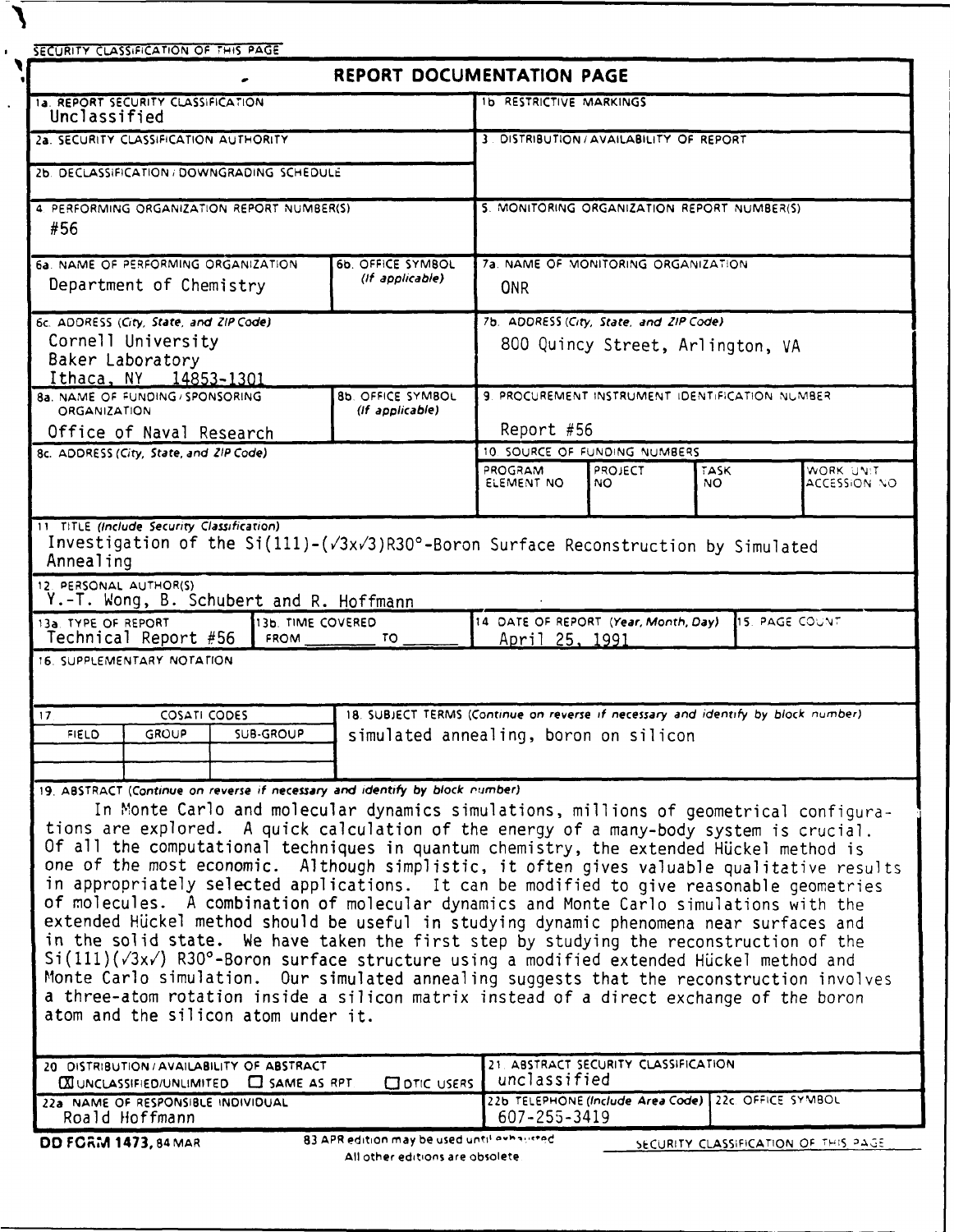# **Investigation of the Si(111)-(** $\sqrt{3}$  **x**  $\sqrt{3}$ **) R30<sup>o</sup>-Boron Surface Reconstruction by Simulated Annealing**

 $\Delta$ 

**Yat-Ting Wong, Boris Schubert and Roald Hoffmann\***

# *Department of Chemistry and Materials Science* **Center** *Cornell* **University,** *Ithaca,* **NY 14853, USA.**

Abstract: In Monte Carlo and molecular dynamics simulations, millions of geometrical configurations are explored. **A** quick calculation of the energy of a many-body system is crucial. Of all the computational techniques in quantum chemistry, the extended Hückel method is one of the most economic. Although simplistic, it often gives valuable qualitative results in appropriately selected applications. It can be modified to give reasonable geometries of molecules. **A** combination of molecular dynamics and Monte Carlo simulations with the extended Hückel method should be useful in studying dynamic phenomena near surfaces and in the solid state. We have taken the first step **by** studying the reconstruction of the Si(111) ( $\sqrt{3}$  x  $\sqrt{3}$ ) R30<sup>o</sup>-Boron surface structure using a modified extended Hückel method and Monte Carlo simulation. Our simulated annealing suggests that the reconstruction involves a three-atom rotation inside a silicon matrix instead of a direct exchange of the boron atom and the silicon atom under it.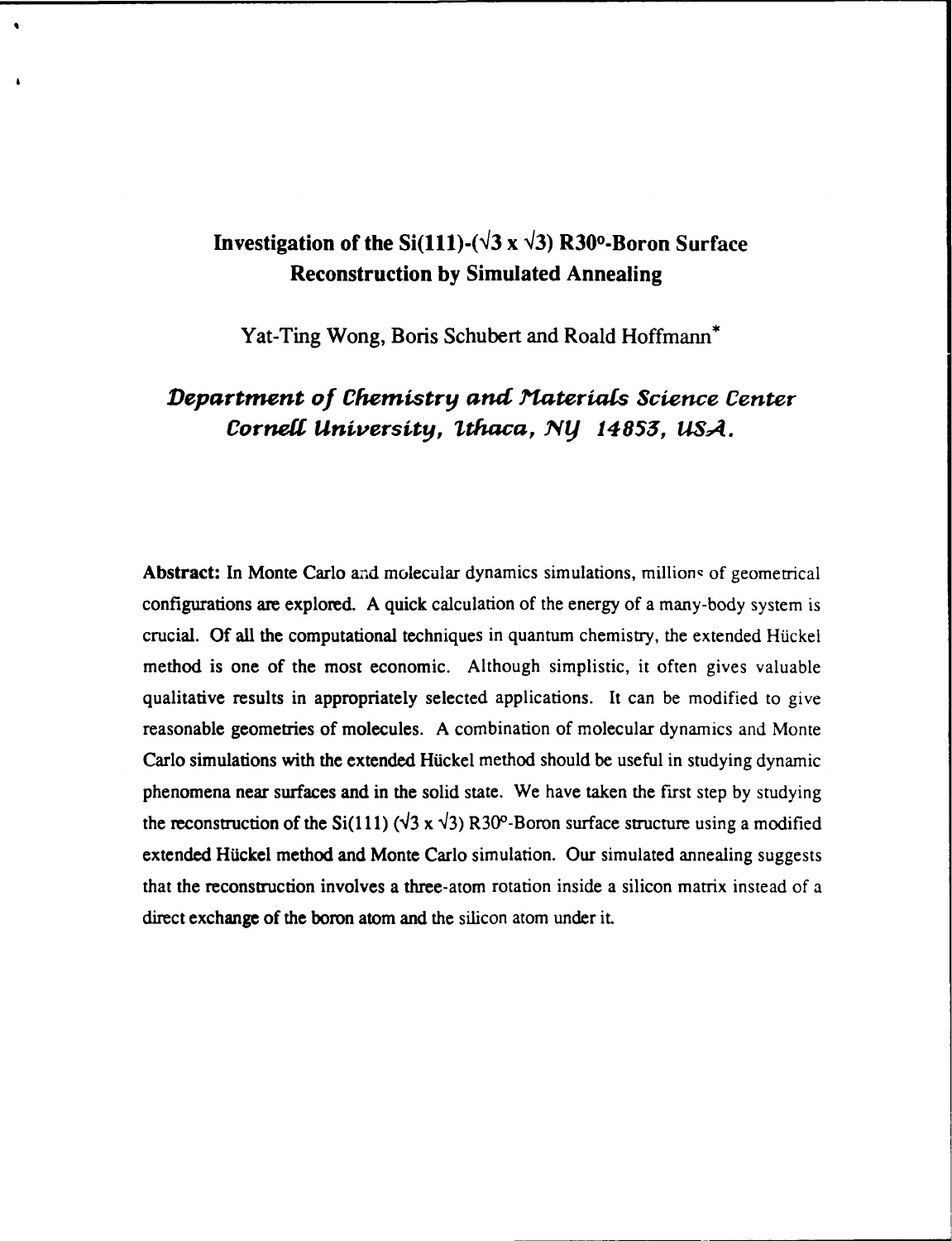### **Introduction:**

Computational algorithms and computer machinery have advanced to such a stage that simulations of dynamic phenomena of practical interest are feasible. Tremendous insight has been gained from these numerical experiments. Yet in certain sense, simulation science is still in its infancy. There is a lot of 'art' in this rapidly expanding field. This makes things challenging, and it prevents computer simulation from degenerating into a routine. There is no substitute for excellent chemical and physical intuition. One of the goals of this work is to share the joy and pain of computer simulation with the reader.

The quest for the global minimum of a multi-dimensional function remains one of the most challenging and important issues in science and technology. The major breakthroughs in optimization occurred in the fifties and sixties. Yet for most cases of practical interest, the standard algorithms are only capable of determining the local minima. One frequently resorts to the brute-force approach in which the optimization procedure is executed for a large number of initial configurations, say N. As  $N \rightarrow \infty$ , the absolute minimum is located with certainty. In practice, N is always finite and the global minimum may remain illusive.

Simulated Annealing, since its inception in 1982, has emerged as a promising tool in searching for the global minimum.<sup>1,2</sup> It has solved the classical travelling salesman problem (TSP), involving the determination of the shortest cyclic tour for a salesman to visit a large number of cities in turn. TSP is a NP-complete problem, that is, the CPU time to compute the exact solution scales exponentially with the number of cities. Other fruitful applications include the design of large scale integrated circuits, image processing, code design, neutral network theory, refinement of X-ray crystallographic data, etc.<sup>3-12</sup>

Central in this method is Nature's own mechanism of determining its most stable state. At thermal equilibrium, the probability of a system at an energy **E** above the ground state is characterized **by** the Boltzmann distribution function: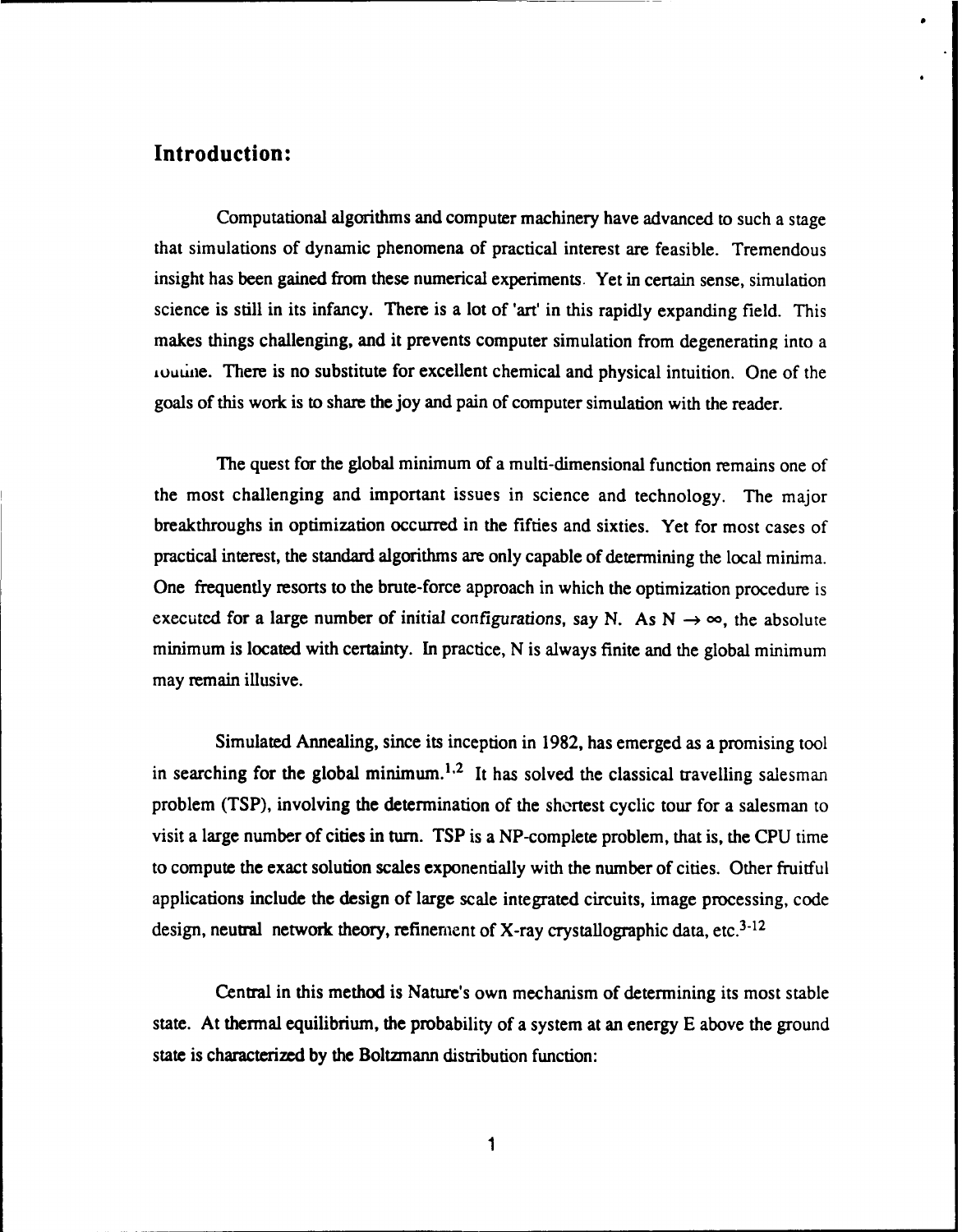$$
\rho(E) = \exp(-E/kT)/Z(T)
$$

where  $Z(T)$  is the partition function --- a normalization factor depending on the temperature T, and k is the Boltzmann constant. Even at low temperatures, there is a finite probability of a system being in a high energy state. Correspondingly, there is also a chance to escape from a local minimum in search of the global one. This process is often speeded up **by** annealing. A solid is heated to a high temperature and then cooled down slowly. High temperature ensures a high probability of escape; heating provides more energy for the particles of a solid to overcome an activation barrier, slow cooling allows ample time for them to rearrange. In this way, strain and crystal imperfection are minimized. Strictly speaking, Nature's global optimization as implemented **by** us may require an enormous amount of time. Yet all real and numerical experiments have to be completed within a reasonably short period. Trapping in a local minimum is still possible and the process of annealing is frequently repeated several times in the laboratory and so it has to be in numerical experiments as well.

In 1953, Metropolis translated these idea into a numerical algorithm<sup>13</sup> which eventually forms the basis of the simulated annealing procedure proposed **by** Kirkpatrick.<sup>14,15</sup> Given a system of particles with an energy  $E_1$ , a new configuration is generated by displacing each particle **by** a random amount. The energy of the new configuration  $E_2$  is computed. If the new configuration is more stable than the old one,  $E_1>E_2$ , the random perturbation is continued with the new state. If  $\Delta E=E_2-E_1>0$ , the new configuration is accepted with a probability given by the Boltzmann factor,  $exp(-\Delta E/kT)$ . If the new state is rejected, the random perturbations are repeated on the old configuration. Following this Metropolis criterion, the system eventually evolves into thermal equilibrium. The sequence of configurations generated in this process defines a Markov chain. The length of this chain, L, is in turn characterized **by** the number of successful transitions. The temperature is then reduced in step, typically by a factor of 0.75 to 0.90. For each step, the Markov chain should be long enough to allow the system to approach equilibrium. Provided L is large enough and the decrement in temperature for each step is small (the essence of slow cooling), the system attains its ground state at low temperature. The final solution obtained **by** simulated annealing should not depend on the initial configuration.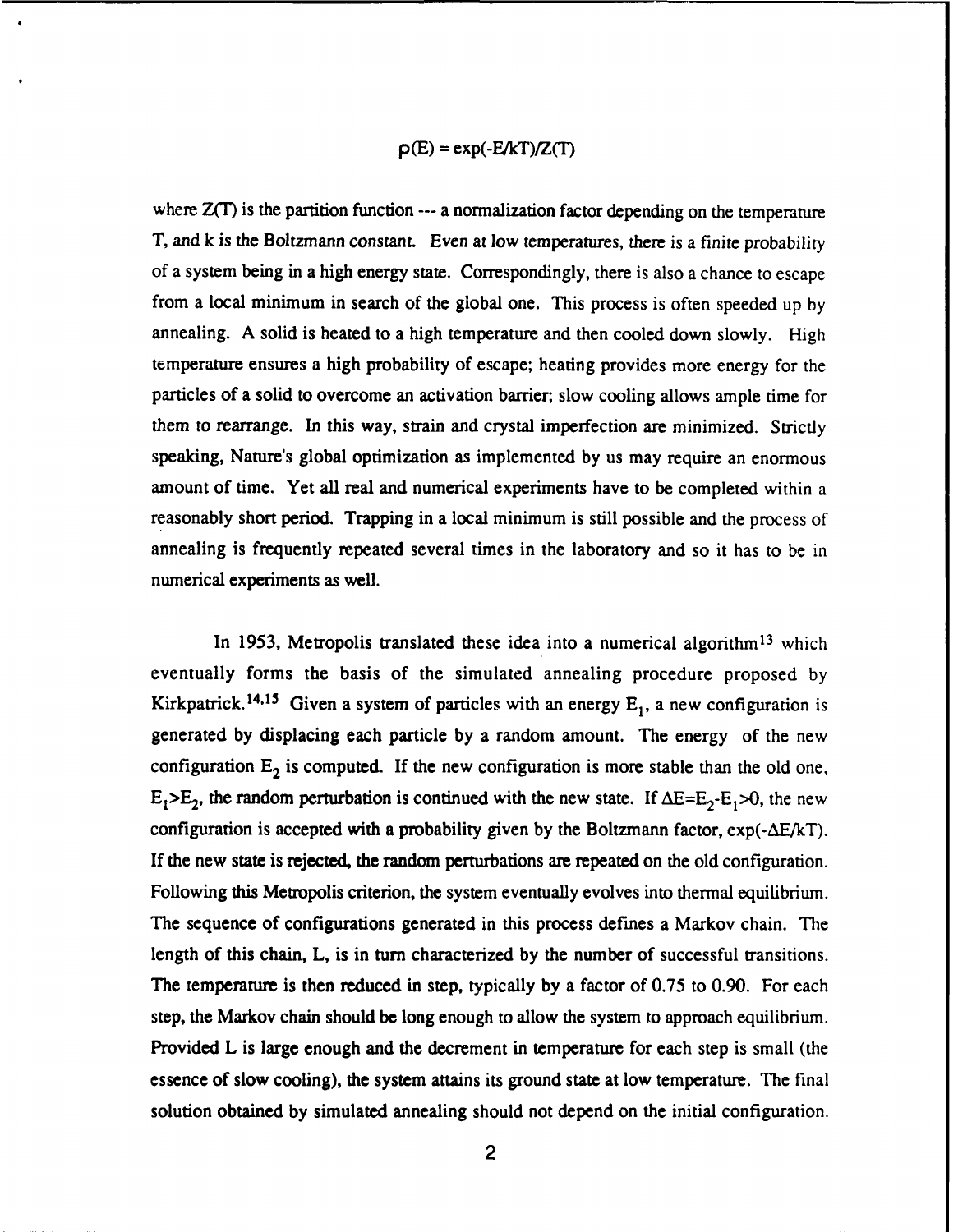However, this method is computationally much more intensive than ordinary iterative algorithms. In actual simulations, it has been found that after cooling to a reasonably low temperature, switching to a conventional minimization algorithm such as the steepest descent method leads to a great reduction in computational time.<sup>1,2</sup> It is also common practice to absorb the Boltzmann constant k into the temperature and write the Boltzmann factor as  $exp(-\Delta E/T)$ . Now the temperature T has the dimension of energy. In the field of combinatorial optimization, the Boltzmann factor is usually written as exp(-E/C) where E is the cost function and C is the control parameter.

Surface ractions and solid state reactions are of utmost technological importance. They are of direct relevance to catalysis and corrosion. Although a full quantum mechanical treatment of these processes is usually impossible, simulations of biochemical phenomena in the past two decades have proven that seml-empirical and even empirical approaches often give valuable information.<sup>16,17</sup>

The extended Hickel method has been providing valuable insight into bonding in discrete molecules and solid state compounds.  $18-21$  It is also useful for elucidating adsorbate-surface interactions.<sup>22</sup> This approximate molecular orbital calculation is transparent and economic. The main drawback is its incapability of predicting bond length reliably. A new version of this method, recently proposed **by** Calzaferri, seems to be able to predict molecular geometry accurately.<sup>23</sup> The main features of this method are a distance-dependent k and the inclusion of two-body repulsions. (The two-body electrostatic interactions were originally derived **by** applying the Hellmann-Feynman theorem. Notice that Calzaferri's version is actually a variant of the atom superposition and electron delocalization (ASED-MO) technique first put forward **by** Anderson. <sup>24</sup> ) **By** combining simulated annealing with the improved extended Hickel calculations, we hope to provide some interesting results. The parametrization is specified in the Appendix.

For a starter, we try to optimize the bond length of  $H_2$  by simulated annealing. The computed bond length is 0.77 **A.** The experimental value is 0.74 **A.** For methane (CH<sub>4</sub>), the initial C-H bond and H-C-H angle are arbitrarily set to 1.60 Å and  $90^{\circ}$ ,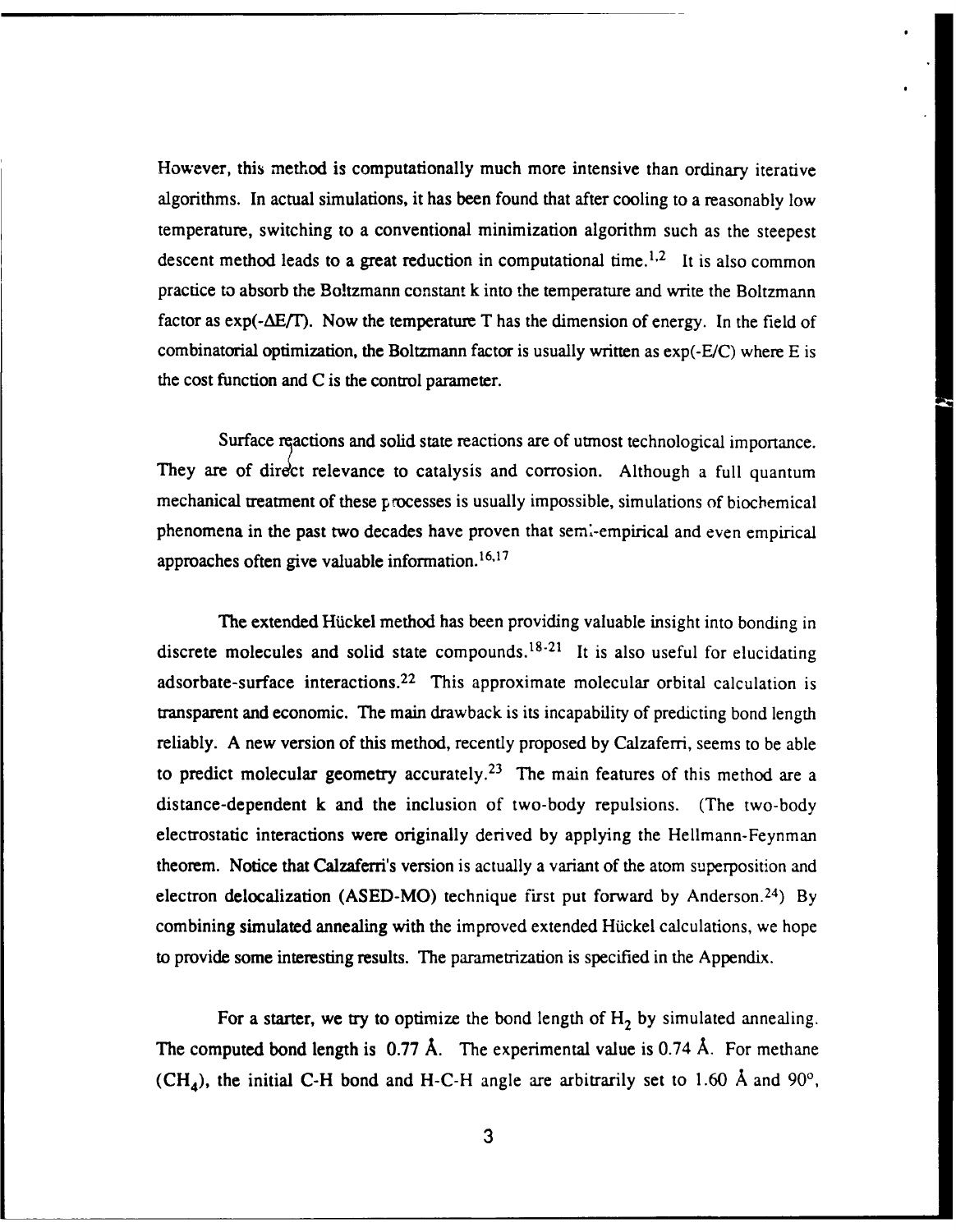respectively. The optimized bond length and bond angle are **1.19 A** and **109.50,** compared to the experimental values of **1.10 A** and **109.50,** respectively. In other words, the tetrahedral geometry has been regenerated from a square-planar configuration, but the calculated **C-H** distances are long.

Stimulated **by** these encouraging results, we incorporated the above two features into our band programs. **The** first case we would like to study is the adsorption of a boron atom on the **Si( 11)** surface. Due to its promising technological properties, this system has been the subject of intensive investigation recently.<sup>25-30</sup> The experimental probes applied include scanning tunneling microscopy (STM), low energy electron diffraction (LEED) and synchrotron X-ray diffraction, while the density functional calculation is the major theoretical tool. At low temperatures, the boron adatom sits on top of a second-layer silicon atom and is bonded to three other silicon atoms of the top layer, as indicated in the top view 1. (The empty, dashed and solid circles represent the top-layer silicon atoms,





2

4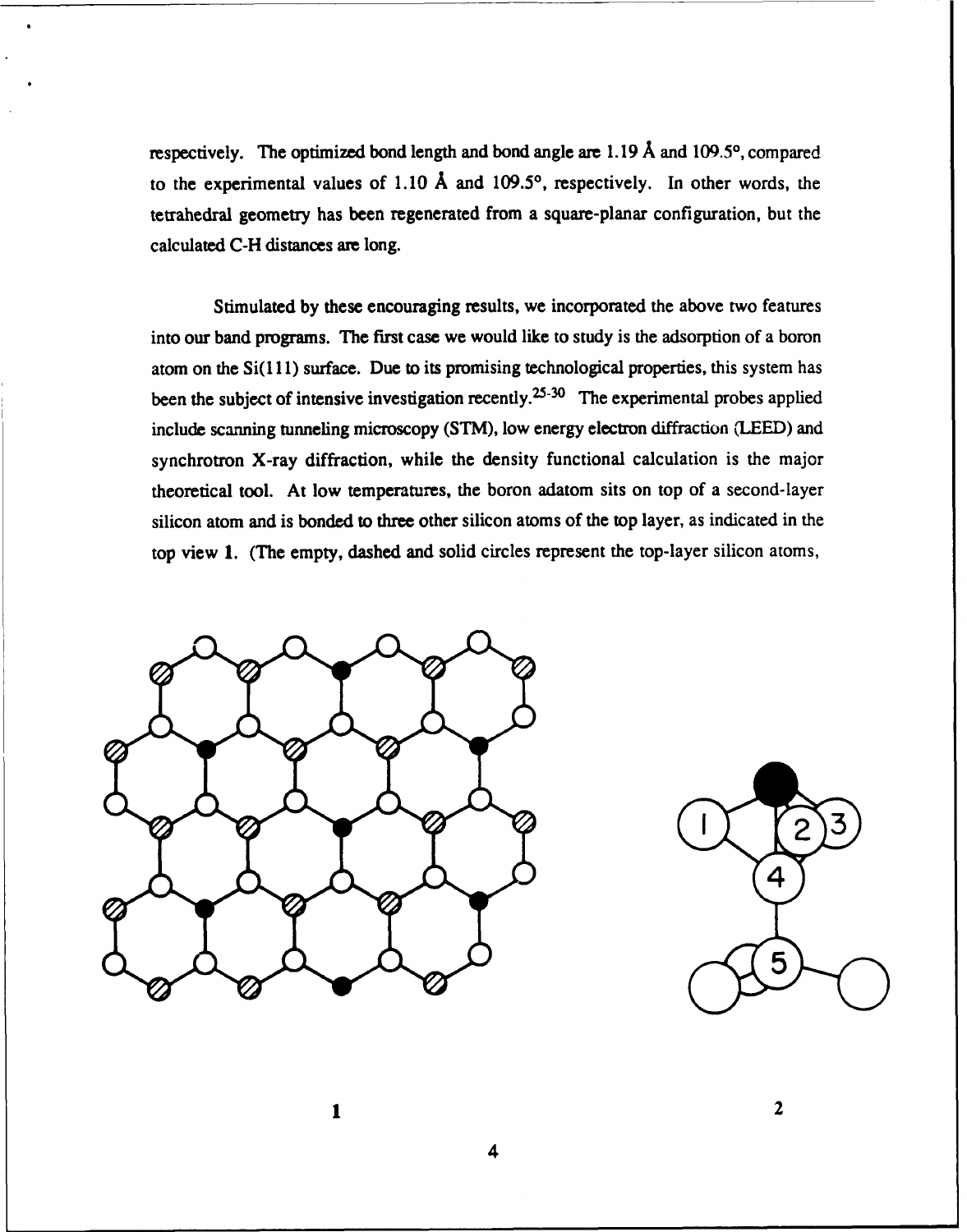second-layer silicon atoms and the adsorbate, respectively.) **The** coordination number of the adsorbate is thus four and this adsorption site is called the  $T_4$  site, 2. Note the unusual, propellane-like bonding situation. This mode of adsorption gives rise to a  $(\sqrt{3} \times \sqrt{3})$  R30<sup>o</sup> LEED pattern. On annealing (now real, not in the computer!) at 1000 °C, the boron atom substitutes for a second-layer silicon atom. The  $T<sub>4</sub>$  site is in turn occupied by a silicon atom. The new silicon adatom is directly over the boron atom, **3.** Now the boron atom is



bonded to five silicon atoms and is located at the  $S_5$  site (S for substitution). This is the first well-established case for subsurface substitutional doping of a semi-conductor. It is also a unique situation where atoms originally adsorbed on top of a surface are finally embedded under two layers of the host material. Introduction of point defects in this surface structure leads to negative differential resistance (NDR) behavior, that is, a decrease in electric current with increasing voltage. NDR is the crucial property that allows devices to be used as fast switches, oscillators, and frequency locking circuits.<sup>31,32</sup> Notice that in the famous Si(111) 7x7 reconstruction, the silicon adatoms are also located at the  $T<sub>4</sub>$  sites. Finally, the whole process involves breaking and reforming of many Si-B and Si-Si bonds. The typical bond energy for a covalent single bond is of the order of 4 eV. Hence, the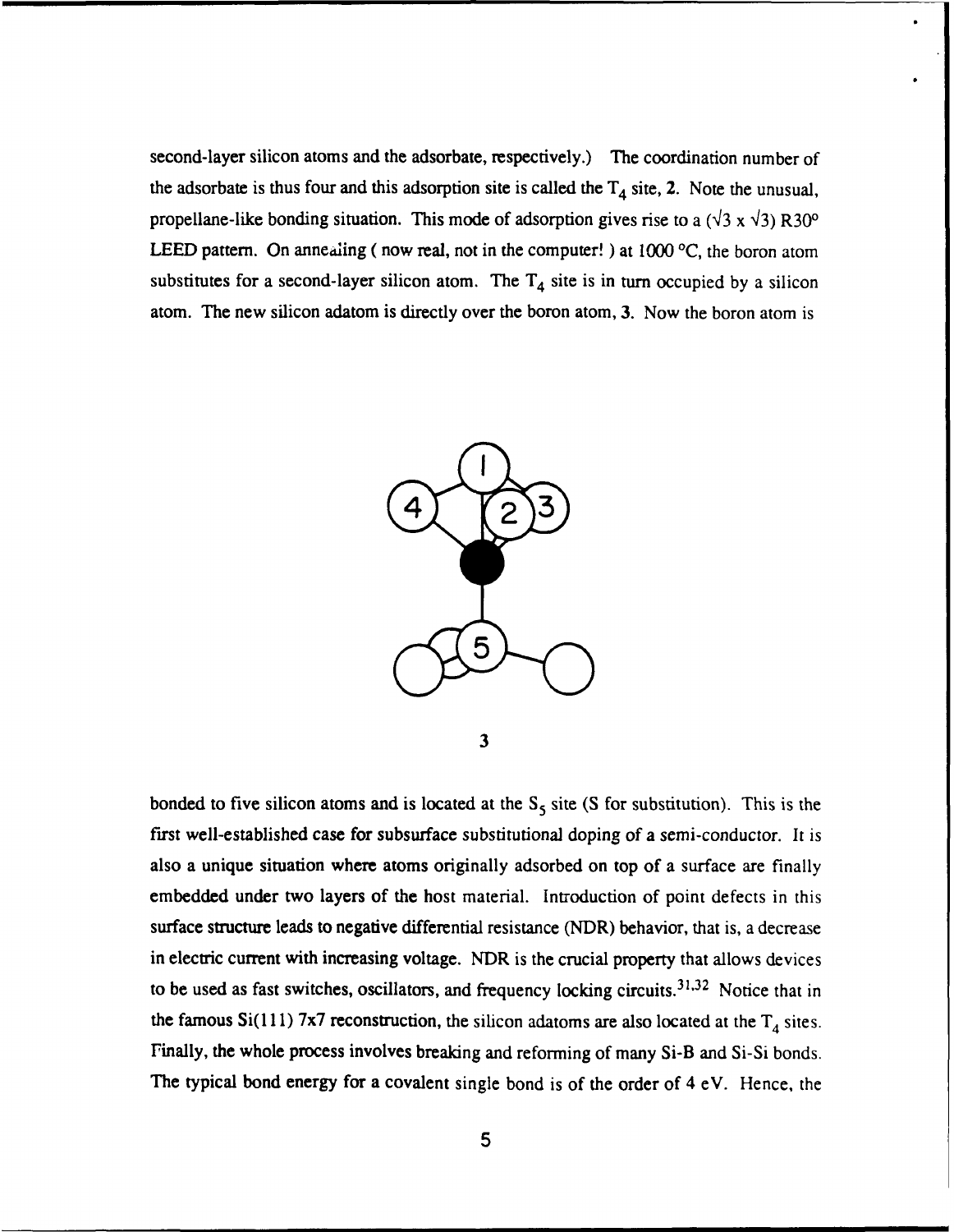establishment of the mechanism of reconstruction would be a real challenge. Since simulated annealing is basically a computer simulation of the physical annealing procedure, this method should be ideal for this purpose.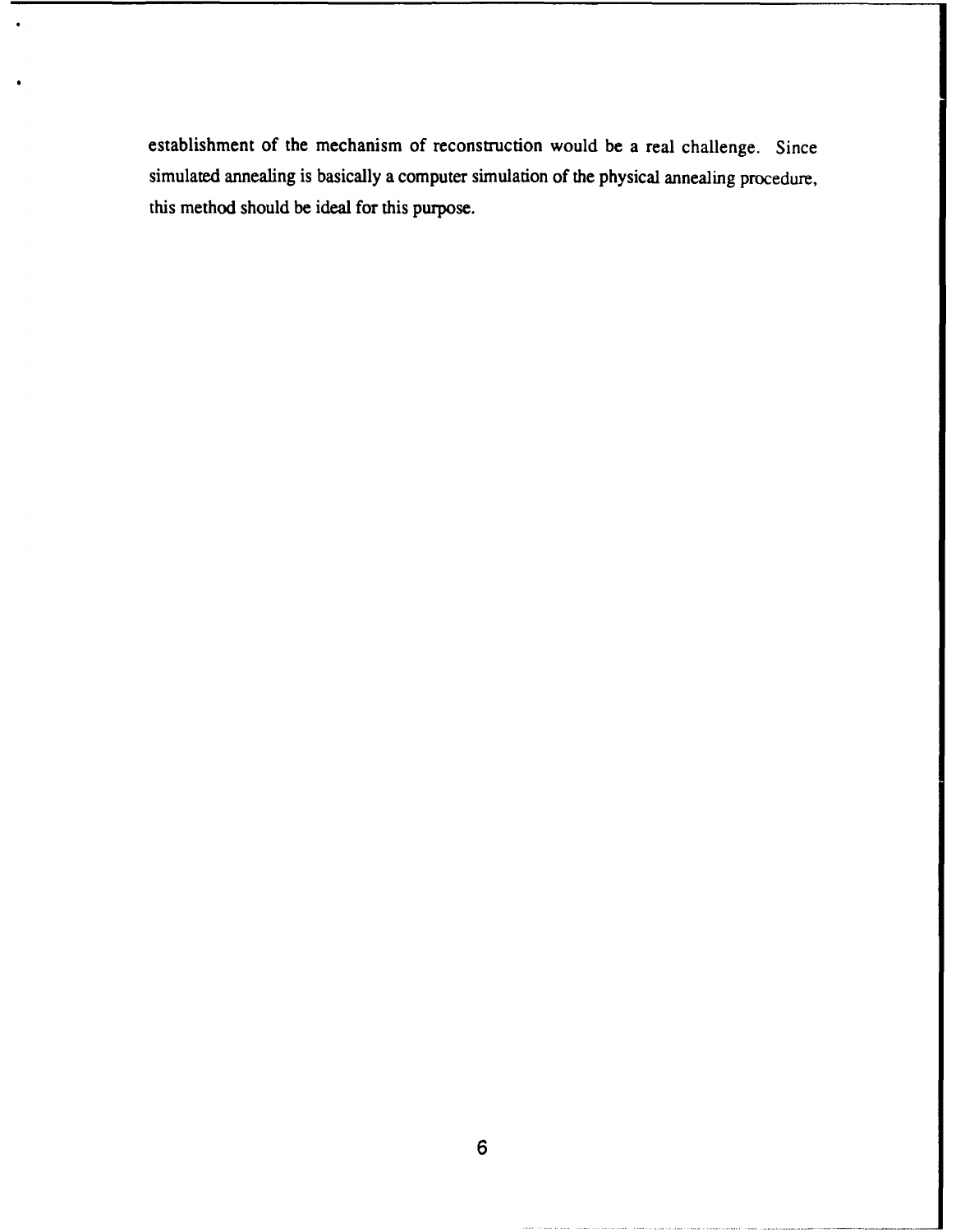#### **Model for the Si(111) Surface**

Silicon adopts the diamond structure. Its face-centered cubic(fcc) unit cell consists of a two-point basis at **0,0,0** and 1/4,1/4,1/4. In other words, the silicon structure is made up **of** two interpenetrating fcc lattices displaced relative to each other along the bodydiagonal of the cubic unit cell **by** one-quarter of the length of the diagonal. Every silicon atom is tetrahedrally coordiiated. The nearest neighbor distance is **2.35 A.** The hexagonal **(111)** surface is the close-packed plane. In the unreconstructed surface, there **is** one dangling bond for every **(lxl)** surface unit cell. There are in turn three dangling bonds in the Si(111)  $(\sqrt{3} \times \sqrt{3})$  R30<sup>o</sup> unit cell. The three dangling bonds can be eliminated by putting a boron atom at the  $T_4$  site. Since the covalent radius of boron (0.90 Å) is much smaller than that of silicon (1.18 Å), adsorption of the former at the  $T<sub>4</sub>$  site would induce substantial amount of stress at the silicon surface. In fact, assuming a completely undistorted Si(111) surface and putting the boron atom at the  $T_4$  site such that it is 2.4 Å from the three top-layer silicon atoms, the distance between the boron atom and the fourth silicon atom would be about 1.6 **A.** This is quite short, though such separations are found in [1.1.1] propellane.<sup>33-36</sup> Relief of surface strain has been proposed to be the main reason for the instability of the  $T_4$  site relative to the  $S_5$  site.<sup>25-27</sup> Nevertheless, the boron atom is five-coordinated at the  $S_5$  site. This may introduce even more strain into the silicon lattice. We thus have some reservation about the above proposal.

In a compromise between speed and accuracy, the Si( **11)** surface is modelled **by** a five-layer slab of atoms. The boron atoms are put on one side of the two-dimensional slab only. In all calculations, the  $(\sqrt{3} \times \sqrt{3})$  R30<sup>o</sup> unit cell is preserved.

Although the exact geometry of the  $T_4$  site is unknown, some useful information is available. When the boron atom occupies the  $S_5$  site, only its five nearest neighbors labelled in **3** show significant displacements from their original positions. The other silicon atoms are essentially stationary. For aluminum and gallium adsorbed at the  $T<sub>4</sub>$  site of Si(111), the LEED patterns are compatible with a  $C_{3v}$  point group symmetry.<sup>37,38</sup> The same is true for boron at the S<sub>5</sub> site. We therefore optimized the positions of the boron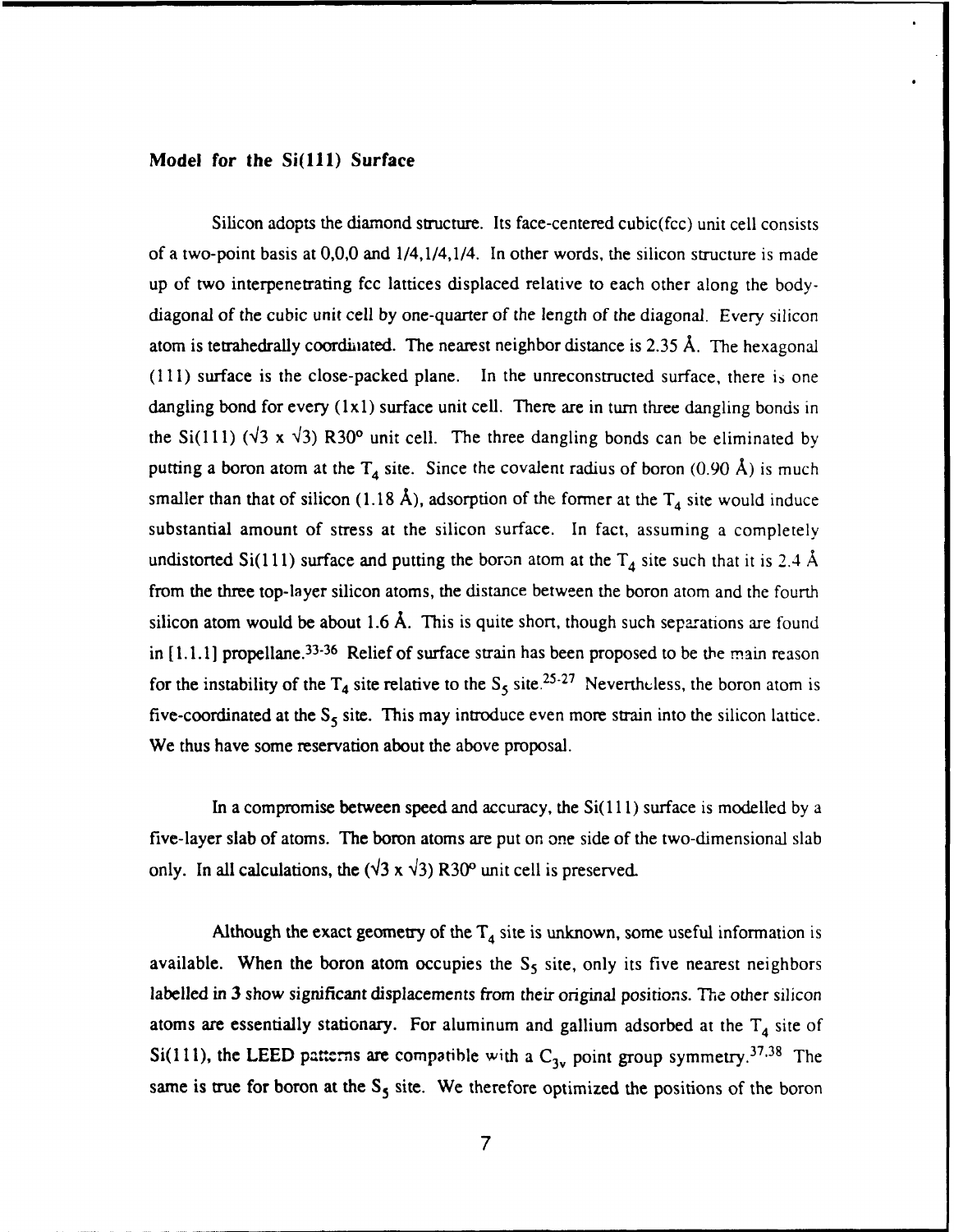atom and the five silicon atoms labelled in 2 by imposing  $C_{3v}$  symmetry. The symmetry constraint reduces the number of variables from eighteen  $(3x6)$  to five. The optimized geometry is sketched in 4, which also serves as the initial configuration for our computer



simulation. The C<sub>3</sub> axis is perpendicular to the surface, passing through the adsorbate. Notice that only the optimized bond lengths are given. All the other Si-Si bonds are fixed at 2.35 **A.** To get a rough idea of the accuracy of our optimization, we repeat the minimization procedure for the case of aluminum and gallium. The computed bond lengths are compared with the experimental findings (in parentheses) in **5** and 6. The experimental error is about **0.1** to 0.2 **A.** The relatively large error is perhaps enough to convince the reader that determination of bond lengths at the surface is extremely difficult. Despite many years of intensive research, no surface structural tools can give results as reliable as X-ray diffraction for single crystals. The R (agreement) factor for LEED is usually higher than 15%.<sup>29,37-39</sup> Yet, dynamical LEED is already one of the most flexible and reliable probes currently available for complicated surface structure. As far as the theory goes, a complete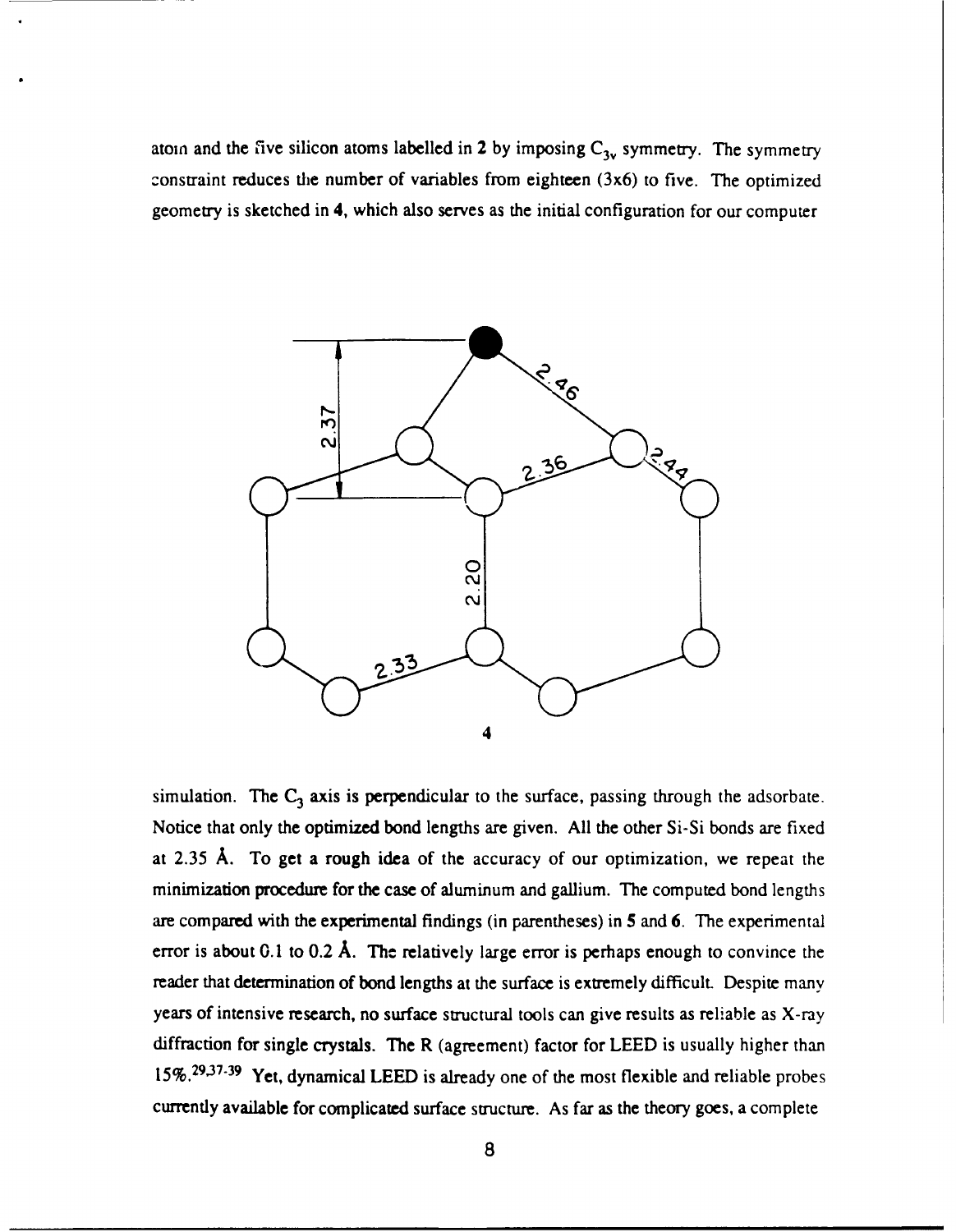

*5*



**6**

**9**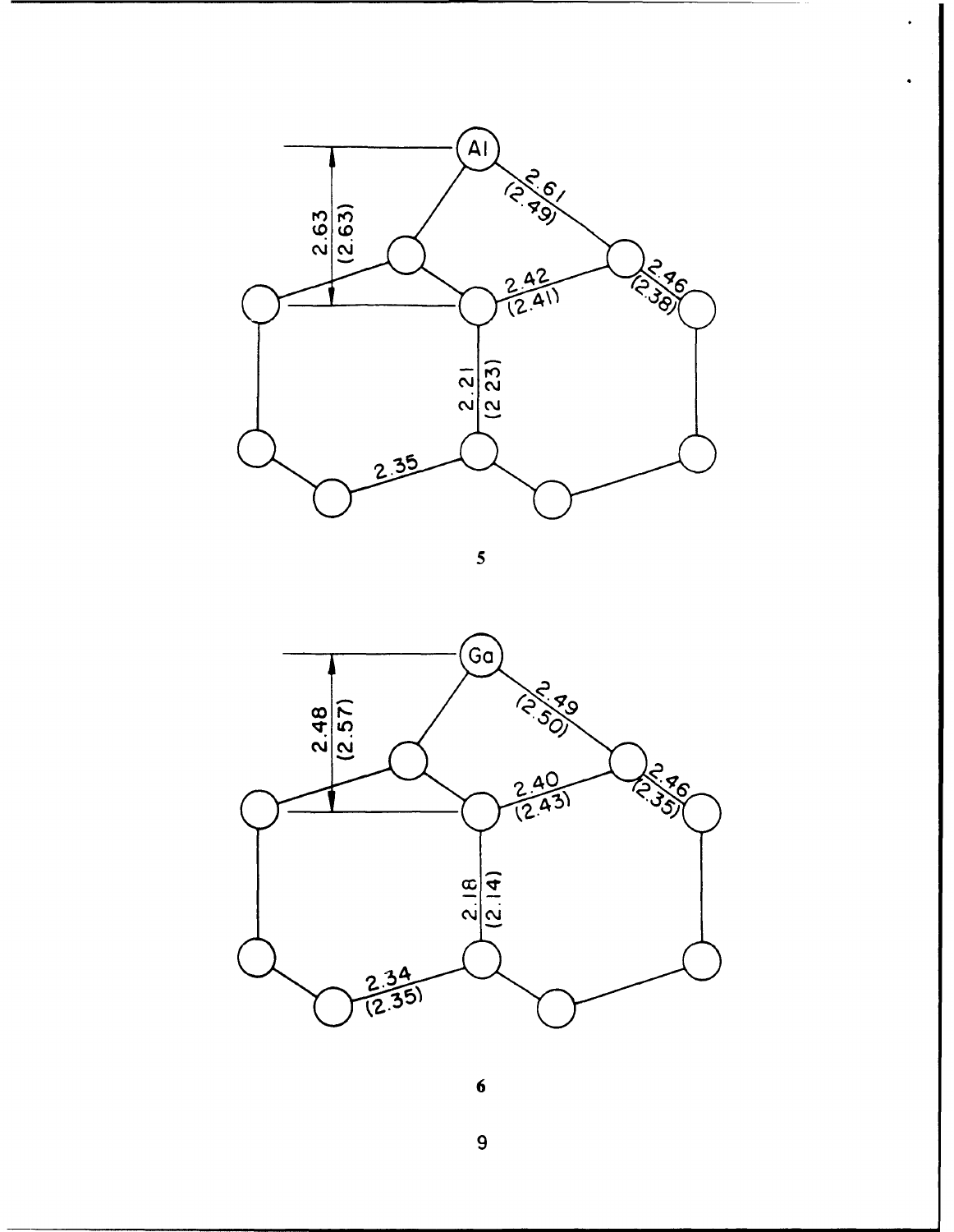geometry optimization or an increase in the thickness of the silicon slab may improve the computed bond lengths. (It is not uncommon to use a slab of ten layers or more to model the Si(l **11)** surface.) However, the focus of this work is surface dynamics, not the statics. We do not intend to invest an excessive amount of computational time on the latter.

The silicon slab, together with the boron atom at the  $T_4$  site, is then annealed in the vacuum, that is, there is no boundary in the z direction and the silicon slab is periodically extended in the x and y direction. The coordinates of the boron atom and the labelled silicon atoms in 2 are varied simultaneously and randomly. The positions of other atoms are fixed. One obvious danger of this procedure is that some of the atoms may leave the slab and vaporize into the vacuum. Fortunately, this is not likely if the Markov chain is long enough. Since our initial geometry corresponds to a local minimum, all standard optimization algorithms will fail to effect the transformation from the  $T_4$  site to the  $S_5$  site. Simulated annealing is the only option available.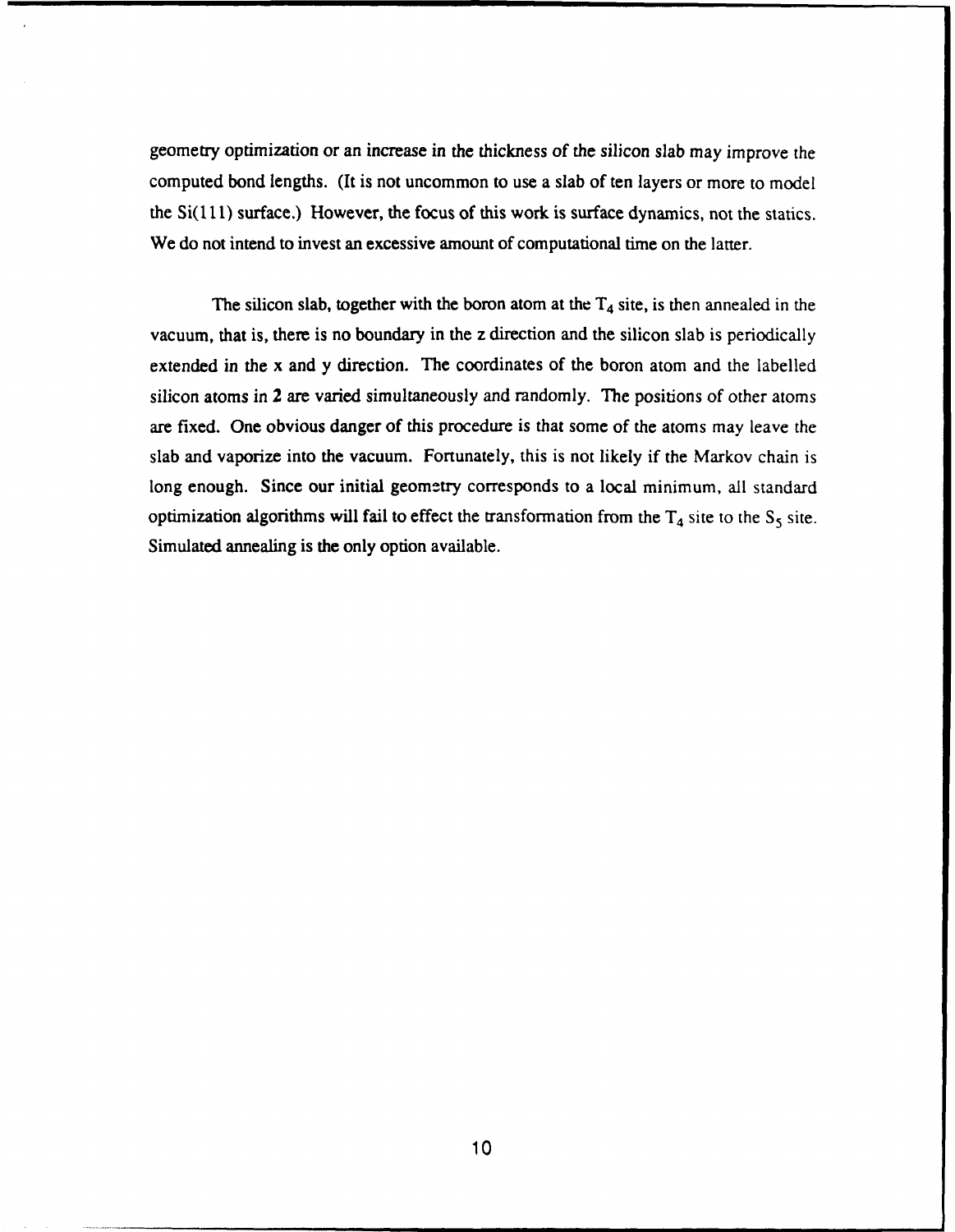#### **Implementation of Simulated Annealing:**

To specify a cooling schedule in simulated annealing, four parameters have to be defined:

- a) The initial temperature.
- b) The final temperature.
- c) The length of the Markov chain.
- d) The cooling factor.

Its is perhaps fair to state that a universal, efficient cooling schedule for global minimization has not yet appeared.

The choice of initial temperature  $T<sub>o</sub>$  is probably the most important part of simulated annealing. If  $T_0$  is too high, the system will not feel the attraction to the global minimum. Essentially, it just wanders randomly on the potential energy surface. An excessively small  $T_{0}$ , however, would lead to trapping in a local minimum. To ensure a fast approach to equilibrium, Kirkpatrick et al. suggested that  $T_0$  and the initial stepsize should be chosen such that no less than 80% of the transitions are accepted.<sup>14</sup> A much lower acceptance probability (25 to 50%), however, seems to be sufficient for the Lennard-Jones or the Coulomb potential.<sup>1,2</sup> The rule of thumb for Metropolis sampling is that the rejection ratio should be about 50%. Yet there is a claim that an acceptance ratio of 10% is most cost-efficient. 40

In view of these controversies, we rely on our chemical intuition. The experimental annealing temperature is around 1000 °C. An educated guess of the activation energy of the reconstruction would be one to two electron-volts. A value of 2.5 eV for  $T_{o}$ should be sufficient. From the molecular simulations mentioned previously, we discovered that an acceptance ratio as high as 66% seems to work well. We therefore adjust our stepsize to attain this ratio. The initial stepsize turns out to be 0.12 **A.**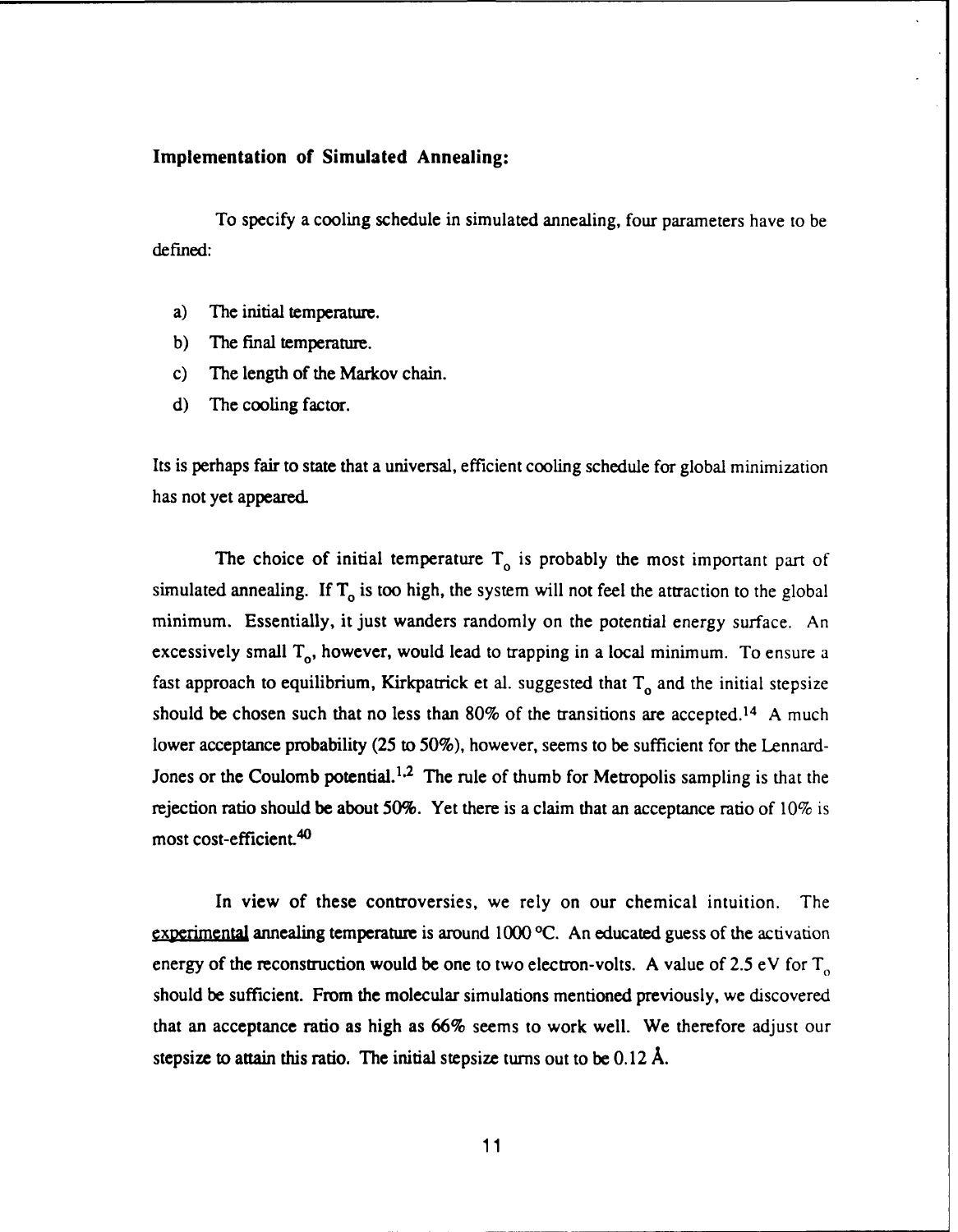Typically, for a many-body system in which the coordinates of X atoms are varied simultaneously, the rule of thumb is to perform  $100X$  trial moves for every temperature.<sup>1,2</sup> This is currently beyond our computational capability, because it takes about 36 hours of CPU time on a Sun4 workstation to complete a calculation for 600 configurations. Research on the travelling salesman problem (TSP) indicates that instead of fixing the number of trial moves for each temperature, it may be more meaningful to focus on the number of successful transitions, that is, the length of the Markov chain L. Indeed there is an existing algorithm for the TSP, setting L to **ION** where N is the number of cities. 41 In our case 18 atomic coordinates are varied simultaneously and randomly. Thus, L corresponds to 180. This is still too computationally intensive for us, so we reduce L to 120. Preliminary simulations suggested that there is a tendency for the silicon atoms to vaporize into the vacuum if L is less than 120.

The cooling factor is chosen to be 0.875. If we perform the simulated annealing for 50 cycles, the final temperature would be 3.6 meV. This temperature should be low enough for all practical purposes. (25 meV is roughly equivalent to 300 K.) This, however, also corresponds to about 24 days of CPU time on the above-named system. Fortunately, after the second cycle, the boron atom has shifted downward over a distance of 1.6 **A** and bonds to a third-layer silicon atom. One of the top-layer silicon atom has moved up by about 2.3 **A** and becomes an adatom. The adatom in turn bonds to two other silicon atoms below to form a bridge trapping the boron atom within the silicon matrix. The silicon atom in the second layer, which was initially 2.3 **A** under the boron atom, now shifts above the latter and bonds to the adatom. The major activation barrier may have been overcome and there may be no need to maintain the system at such a high temperature. Thus, after the second cycle, we anneal the whole system at a temperature between 0.5 to 0.2 eV for nine more cycles.

At the end of the eleventh cycle, we obtain all the essential features of the surface reconstruction. The boron atom has shifted downward to the second layer; the silicon lattice starts to reform. Hence we set the temperature to zero and continue the random search for the minimum. (Actually we have performed the annealing process for one more cycle, that is, about 10 more hours of CPU time. However, there is little improvement in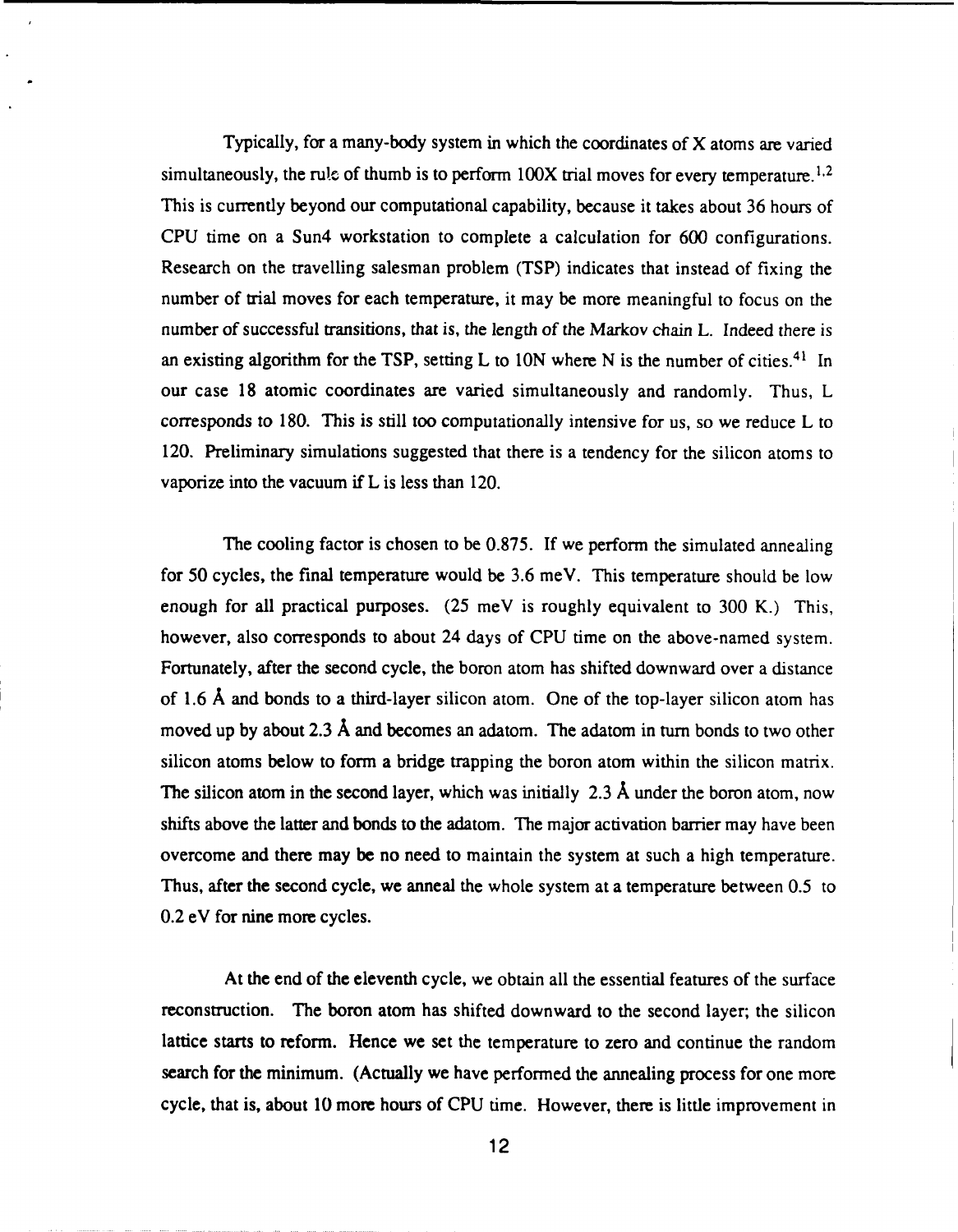the convergence of energy in the twelfth cycle. That is another reason for quenching the system.) At the end of our simulation, the C<sub>3v</sub> symmetry is regenerated within an error of 0.016 Å in the atomic coordinates. The boron atom has settled down at the  $S_5$  site. The  $S_5$  site is computed to be more stable than the  $T_4$  site by about 2.5 eV.

In **7,** we compare the computed bond lengths in the final configuration of our



computer simulation with the experimental findings obtained by LEED (R factor = 24.4%).<sup>30</sup> Since there is a slight deviation from the exact C<sub>3v</sub> symmetry, the computed bond lengths listed in this **figure** are the averages **over** the three bonds supposed to be symmetry-equivalent. **In** Figure *1,* we sketch **the** initial configuration, the final **configuration at** the second **cycle, the final configuration at the eleventh cycle, and** the **configuration at the end of our simulation.** *For* **clarity, only** the **top and side views of** the **six atoms whose positions are varied are shown. Two atoms are connected by a line if**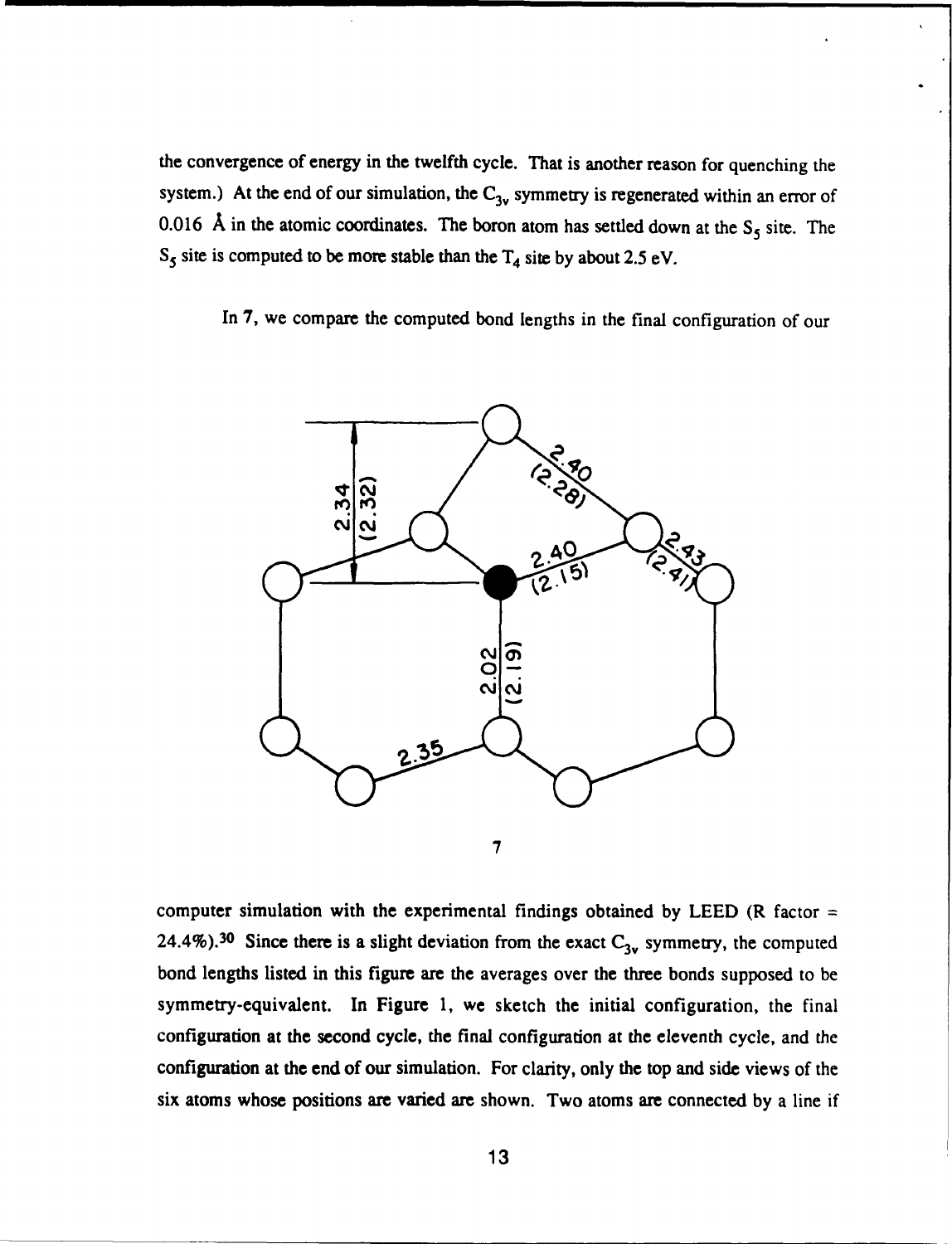their separation is less than 2.85  $\AA$ .

Figure 1 here

In summary, our computer simulation suggests that the reconstruction involves a three-atom rotation inside a silicon matrix instead of a simple exchange of positions between two atoms. Each of the three atoms moves over a distance of more than **2.3 A.** Hence, on the extended Hückel potential energy surface, the local minimum corresponding to the  $T_4$  site is really far from the deeper minimum of the  $S_5$  site. Apart from our limited computing resources which confine us to optimize at most eighteen atomic coordinates, and the imposed translational symmetry (an intrinsic restriction of our band programs), our search for the reaction pathway is otherwise unbiased. There is no additional assumption concerning the mechanism of the surface reconstruction. The second constraint mentioned may not be as severe as it seems, because experimentally it has been found that the  $(\sqrt{3}x\sqrt{3})$ unit cell is preserved when boron atom is located at the  $T_4$  and the  $S_5$  site. We hope that our proposed mechanism will be tested in the near future **by** isotopic labelling. To our knowledge, this is the first study of surface reconstruction **by** simulated annealing. There is, however, a recent study of a simpler surface reconstruction by molecular dynamics.<sup>42</sup>

Density functional theory (DFT) is ideal for extended systems and large molecules.<sup>43,44</sup> Although computationally intensive, it tends to give excellent results, especially for free-electron systems. Incidentally, our tight-binding calculations are most likely to fail in such systems. Central to DFT is that the ground state energy is a unique functional of the electron density. Once this functional can be determined exactly. there is no need for any iteration in density functional calculations. The gain in CPU time would be enormous. Given the intensive research devoted to this subject, analytically by the coordinate scaling<sup>45,46</sup> and numerically by quantum Monte Carlo simulations,  $47$  this goal may be achieved, at least partially, in the near future.

We believe that simulated annealing, together with molecular dynamics and density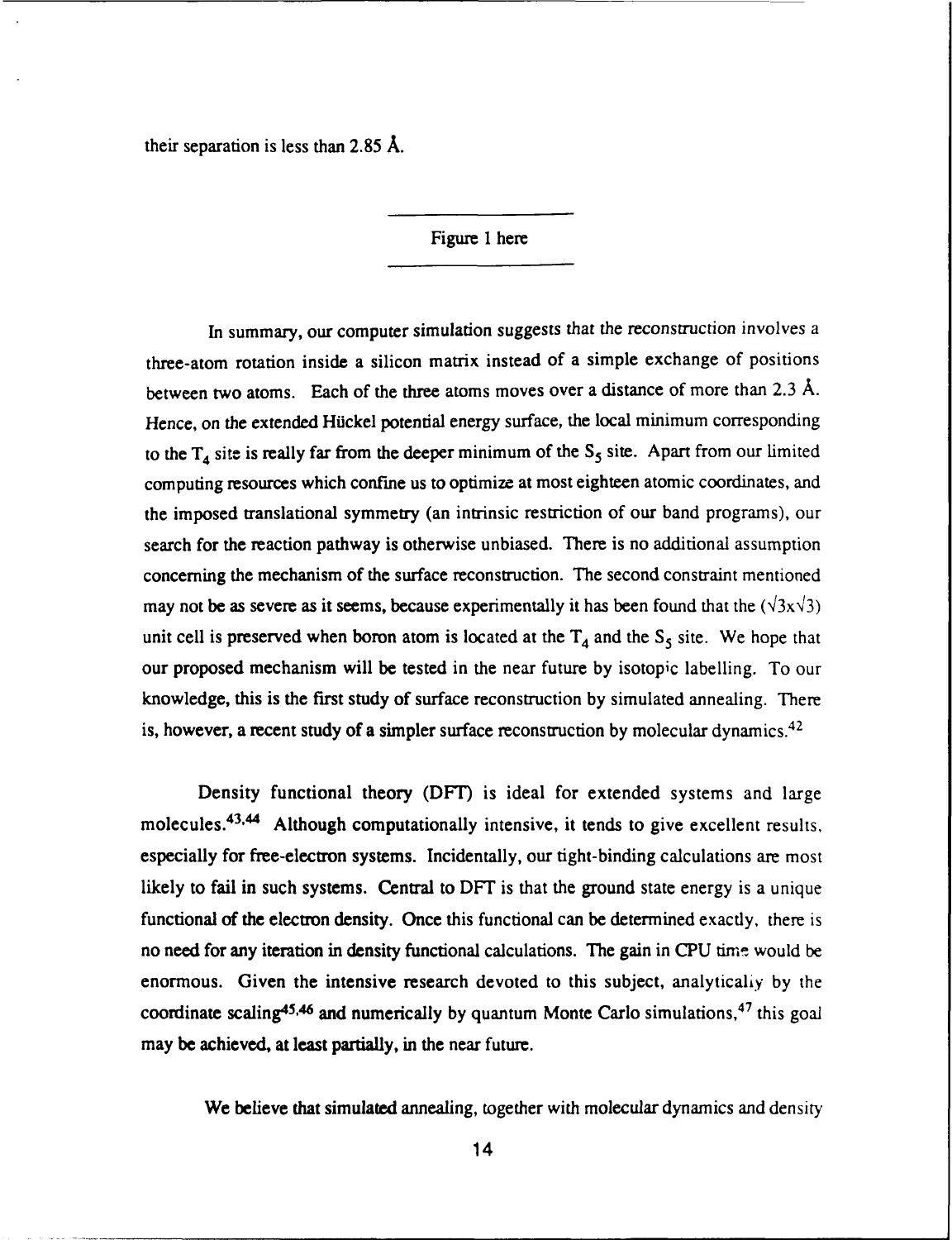













 $\ddot{\phantom{a}}$ 

 $\ddot{\phantom{a}}$ 

Monte Carlo simulation.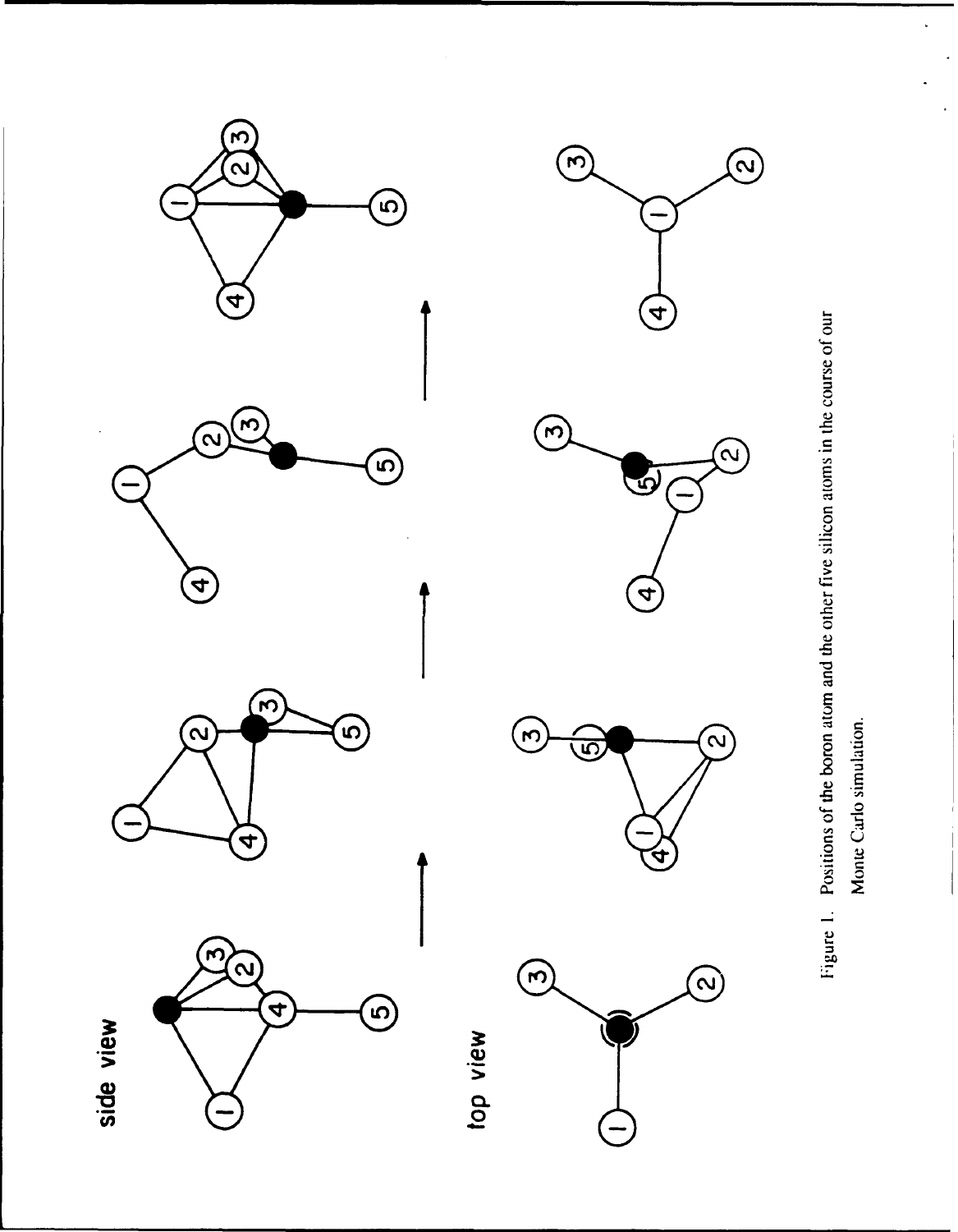functional theory, will become the main tool for investigating surface dynamics, such as the formation and reactivity of the  $Si(111)$  7x7 reconstruction; catalytic reactions such as the Fischer-Tropsch reaction; or corrosion processes such as the interaction of oxygen and water with metal and semiconductor surfaces. Simulated annealing can also be applied to study dynamic phenomena in the solid state, such as the diffusion of oxygen in high T<sub>c</sub> superconductors. The experimental activation energy for oxygen diffusion in  $YBa<sub>2</sub>Cu<sub>3</sub>O<sub>7</sub>$ is about 0.4 eV. Another possibility would be the elucidation of the mechanism for the formation of C<sub>60</sub>. The applications of computer simulation are open-ended. One of the foci of our future research will be to combine density functional theory and computer simulation to study dynamic processes in condensed phases, and the mechanisms for the formation of clusters such as  $C_{60}$ ,  $C_{70}$ , Al<sub>6</sub> and Fe<sub>13</sub>.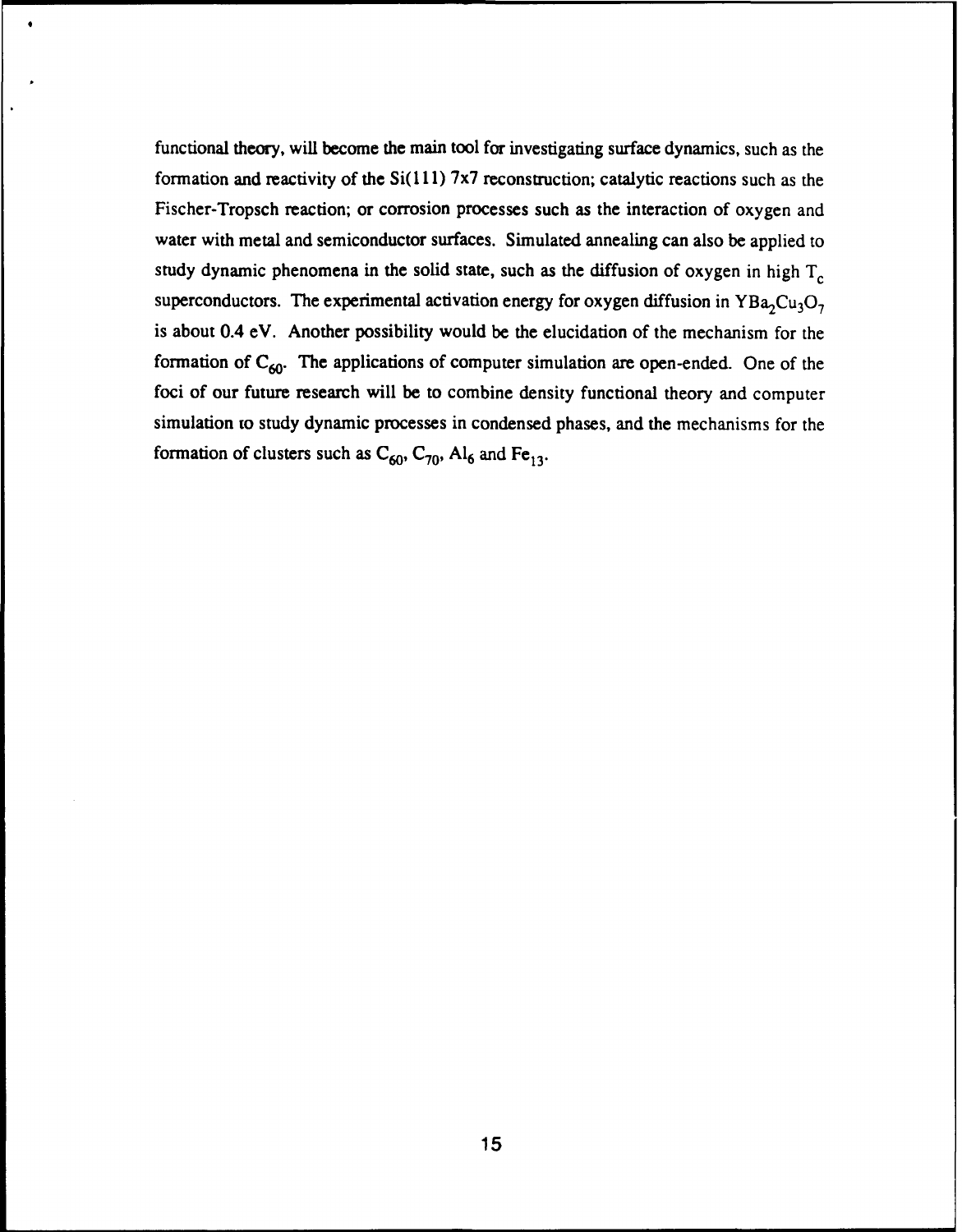### **Conclusion:**

We have investigated the mechanism of the Si(111)-( $\sqrt{3}$  x  $\sqrt{3}$ ) R30<sup>c</sup>-Boron surface reconstruction by simulated annealing, using a modified extended Hückel method. Our rough computations suggest that the reconstruction involves a three-atom rotation inside a silicon matrix, as shown in Figure 1. Due to our limited computing resources, we had to impose some constraints in the search for the reaction pathway. The dynamic aspects of surface phenomena are very difficult to study either theoretically or experimentally. We would be more than rewarded if this work can stimulate further research in that direction.

 $\bullet$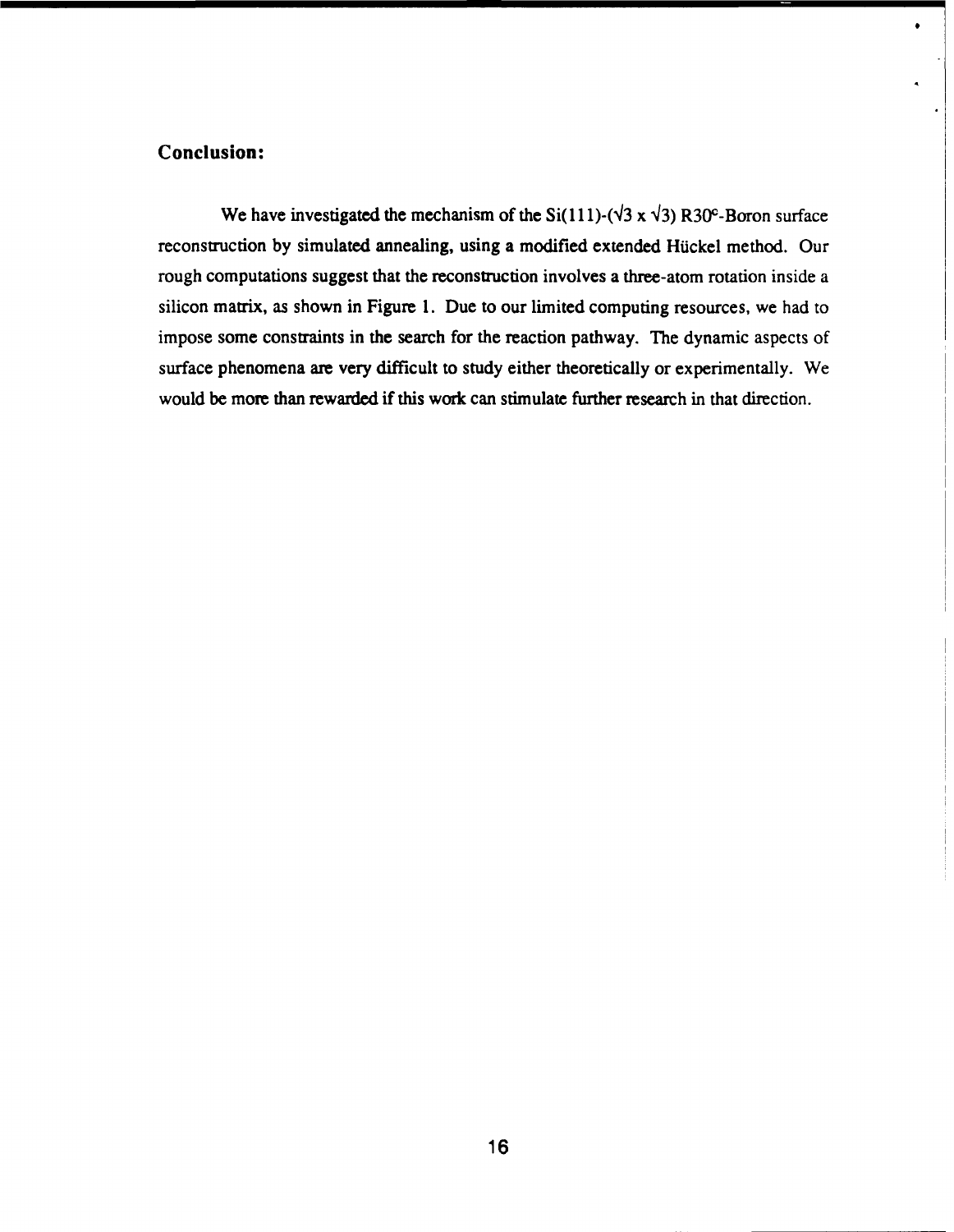## Appendix

**All** calculations are performed **by** the extended Hiuckel method within the tightbinding formalism. 48-51 **The** distance-dependent k

$$
\mathbf{k} = 1 + (\kappa + \Delta^2 - \Delta^4 \kappa) \exp(-\delta(\mathbf{r} - \mathbf{d}_o))
$$
  
where  $\kappa = 0.80$   

$$
\Delta = (\mathbf{H}_{ii} - \mathbf{H}_{jj}) / (\mathbf{H}_{ii} + \mathbf{H}_{jj})
$$
  

$$
\delta = 0.13
$$

and the two-body repulsions have been explained in a previous paper.<sup>23</sup> The extended Hickel parameters are listed in Table 1. The k points are generated according to the geometrical method of Böhm and Ramirez.<sup>52</sup>

Table **1** here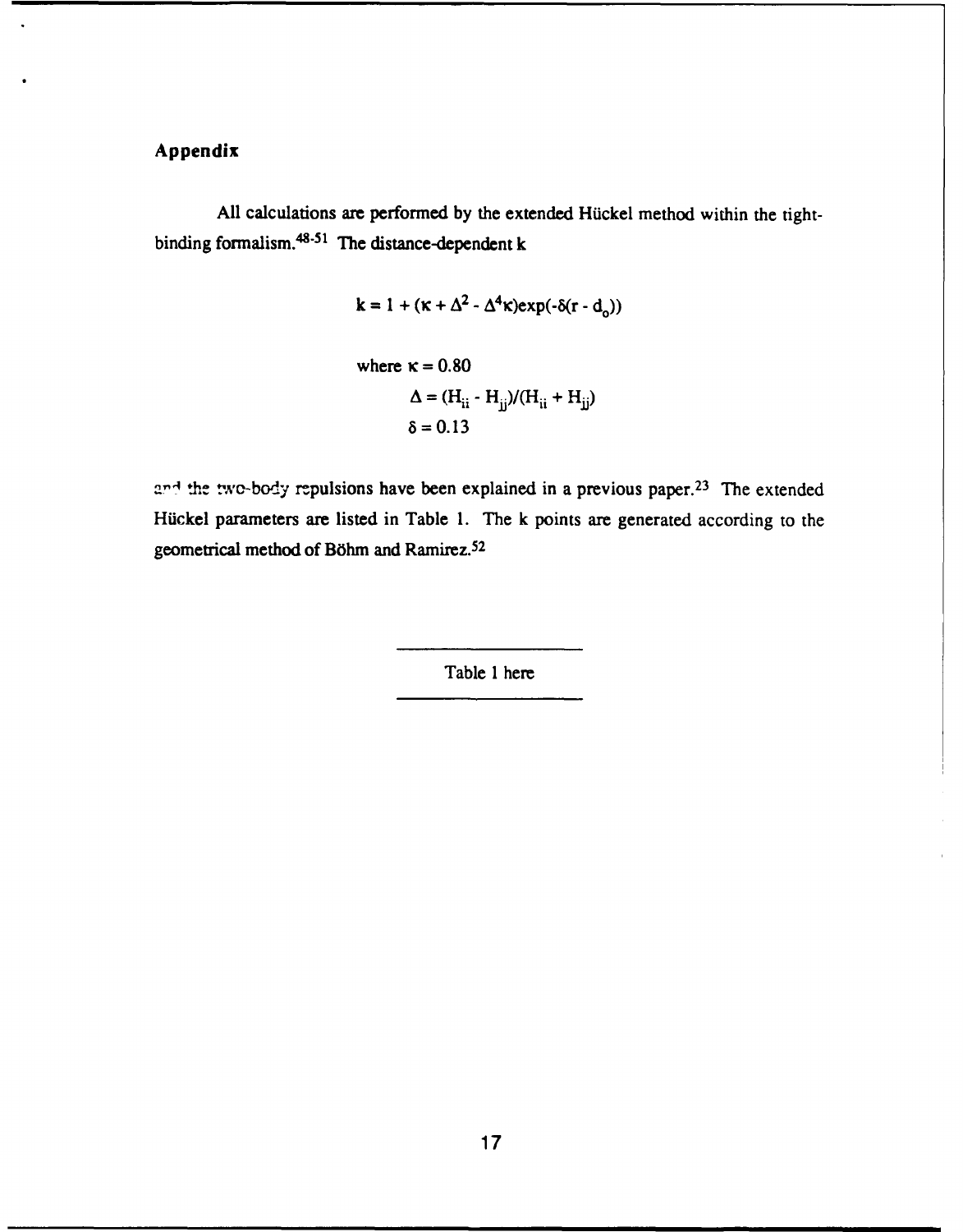$\hat{\boldsymbol{\beta}}$ 

 $\sim$ 

| Atom         | Orbital | $H_{ii}$ (eV) | ζ    |
|--------------|---------|---------------|------|
| $\mathbf H$  | 1s      | $-13.6$       | 1.30 |
| $\mathsf C$  | 2s      | $-21.4$       | 1.63 |
|              | 2p      | $-11.4$       | 1.63 |
| Si           | 3s      | $-17.3$       | 1.38 |
|              | 3p      | $-9.2$        | 1.38 |
| $\, {\bf B}$ | 2s      | $-15.2$       | 1.30 |
|              | 2p      | $-8.5$        | 1.30 |
| $\mathbf{A}$ | 3s      | $-12.3$       | 1.17 |
|              | 3p      | $-6.5$        | 1.17 |
| Ga           | 4s      | $-14.5$       | 1.77 |
|              | 4p      | $-7.8$        | 1.55 |

 $\label{eq:2.1} \frac{1}{\sqrt{2}}\left(\frac{1}{\sqrt{2}}\right)^{2} \left(\frac{1}{\sqrt{2}}\right)^{2} \left(\frac{1}{\sqrt{2}}\right)^{2} \left(\frac{1}{\sqrt{2}}\right)^{2}$ 

 $\hat{\mathbf{z}}$ 

 $\mathbb{R}^2$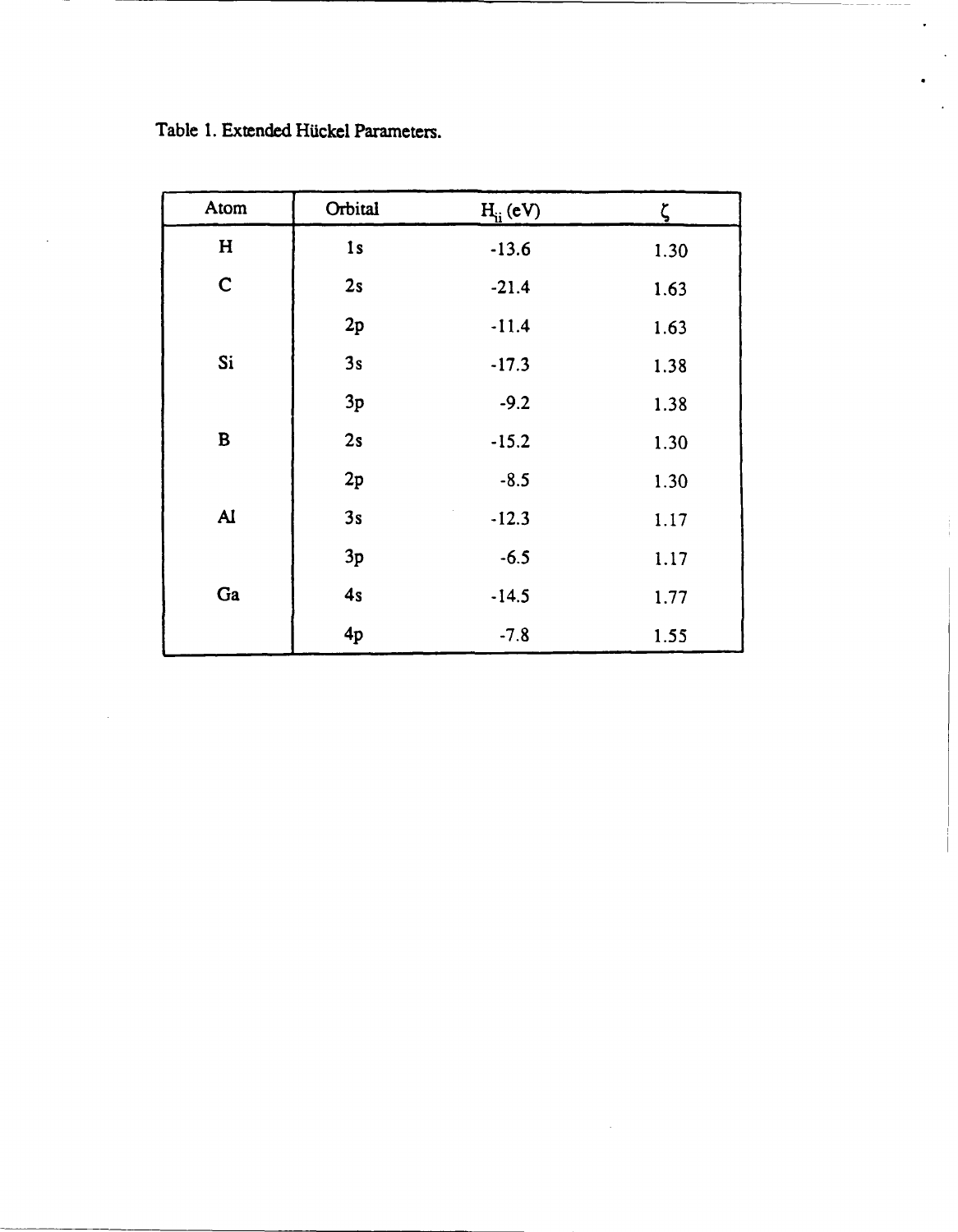## **Acknowledgement:**

**Y.** W. would like to dedicate this paper to Professor Ruslan Minyaev, with gratitude for his inspiration and encouragement. Our work was carried out with the support of the Office of Naval Research. Acknowledgement is also made to Jane Jorgensen and Elisabeth Fields for their expert drawings.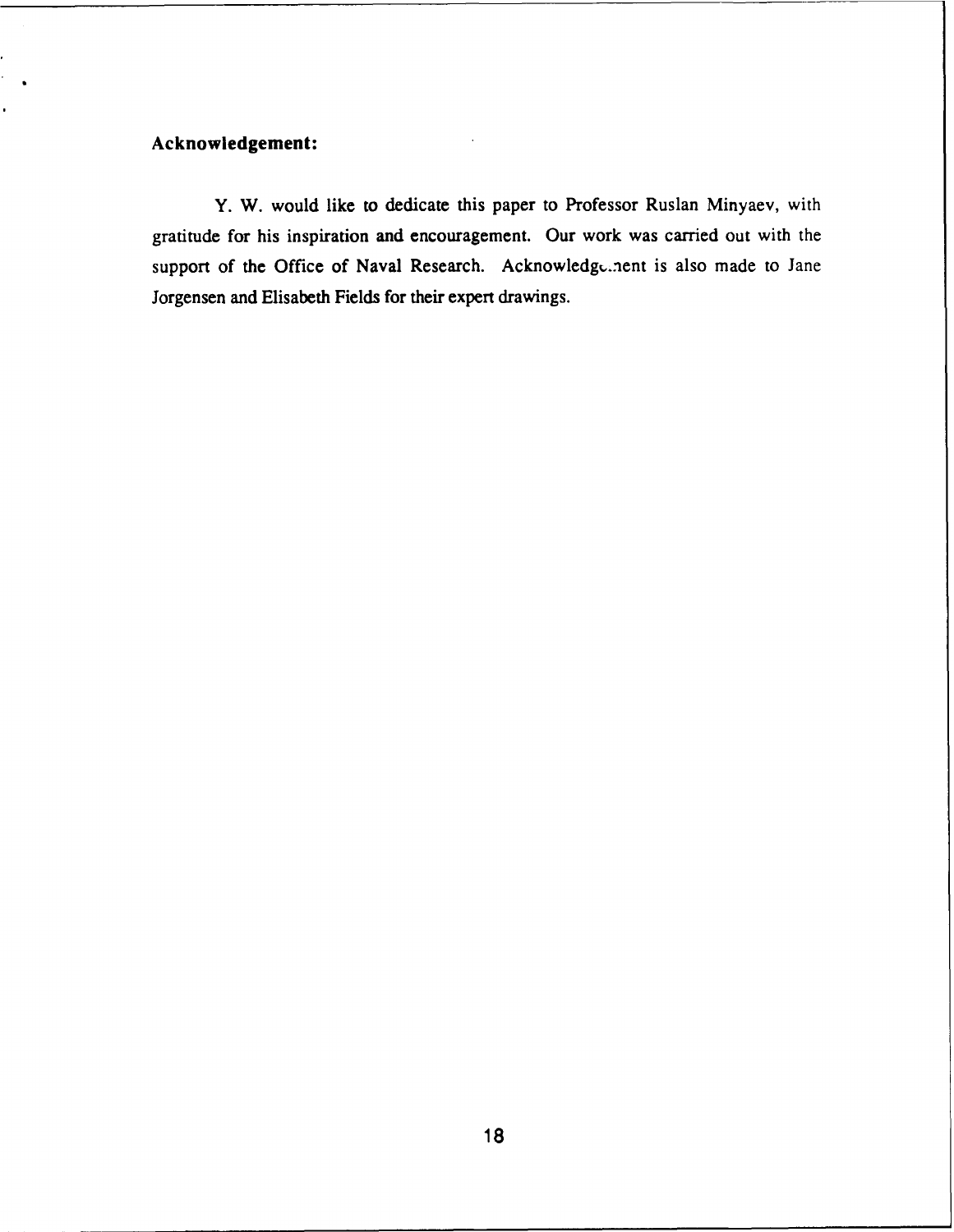#### **References:**

- **1.** Wille, L. T. *Nature 1986,324,* 46.
- 2. Wille, L. T. *Chem. Phys. Lett.* **1987,** *133,* 405.
- **3.** Diswas, R.; Hamann, **D.** R. *Phys. Rev. B,* **1986,34, 895.**
- 4. Carter, H. W. *Computer* **1986,** *19,* **19.**
- **5.** Rothman, **D.** H. *Geophysics* **1986,** *51,* **332.**
- 6. Vecchi, M. P.; Kirkpatrick **S.** *IEEE Trans. on Computer-Aided Design* **1983,** *2,* **215.**
- **7.** Leong, H. W.; Wong, **D.** F; Liu, **C.** L. *Proc. IEEE Int. Conference on Computer-Aided Design,* Santa Clara, November **1985, 226.**
- **8.** Geman, **S.;** Geman, **D.** *IEEE Proc. Pattern Analysis and Machine Intelligence,* PAMI-6 **1984, 721.**
- **9.** Wolberg, **G.;** Pavlidis, T. *Pattern Recognition Lett.* **1985,** *3,* **375.**
- **10.** Aarts, **E.** H. L.; Korst, **J.** H. M. *Proc. 2nd European Simulation Congress,* Antwerp, September 1986, 391.
- 11. Bernasconi, J. *J. Physique* 1987, *48,* 559.
- 12. Brunger, A. T. *J. Mol. Biol.* 1988, *203,* 803.
- 13. Metropolis, N.; Rosenbluth, A.; Rosenbluth, M; Teller, A.; Teller, E. *J. Chem. Phys. 1953, 21,* 1087.
- 14. Kirkpatrick, S.; Gelatt, C. D. Jr.; Vecchi, M. P. *IBM Research Report RC* 9355, 1982.
- 15. Kirkpatrick, **S**  Gelatt, C. D. Jr.; Vecchi, M. P. *Science* **1983,** *220,* 671.
- 16. McCammon, J. A.; Harvey, S. C. *Dynamics of Proteins and Nuclei acids,* Cambridge, **1987.**
- **17.** Brooks, **C.** L. Il; Karplus, M.; Pettitt, B. M. *Protein: a Theoretical Perspective of Dynamics, Structure and Thermodynamics,* Advances in Chemical Physics, vol. **71,** Wiley, 1988.
- 18. Hoffmann, R. *J. Chem. Phys.* **1963,** *39,* 1397.
- **19.** Hoffmann, R.; Lipscomb, W.N. *J. Chem. Phys.* 1962,37, 2872.
- 20. Ammeter, J. H.; Bürgi, H.-B.; Thibeault, J. C.; Hoffmann, R. *J. Am. Chem. Soc*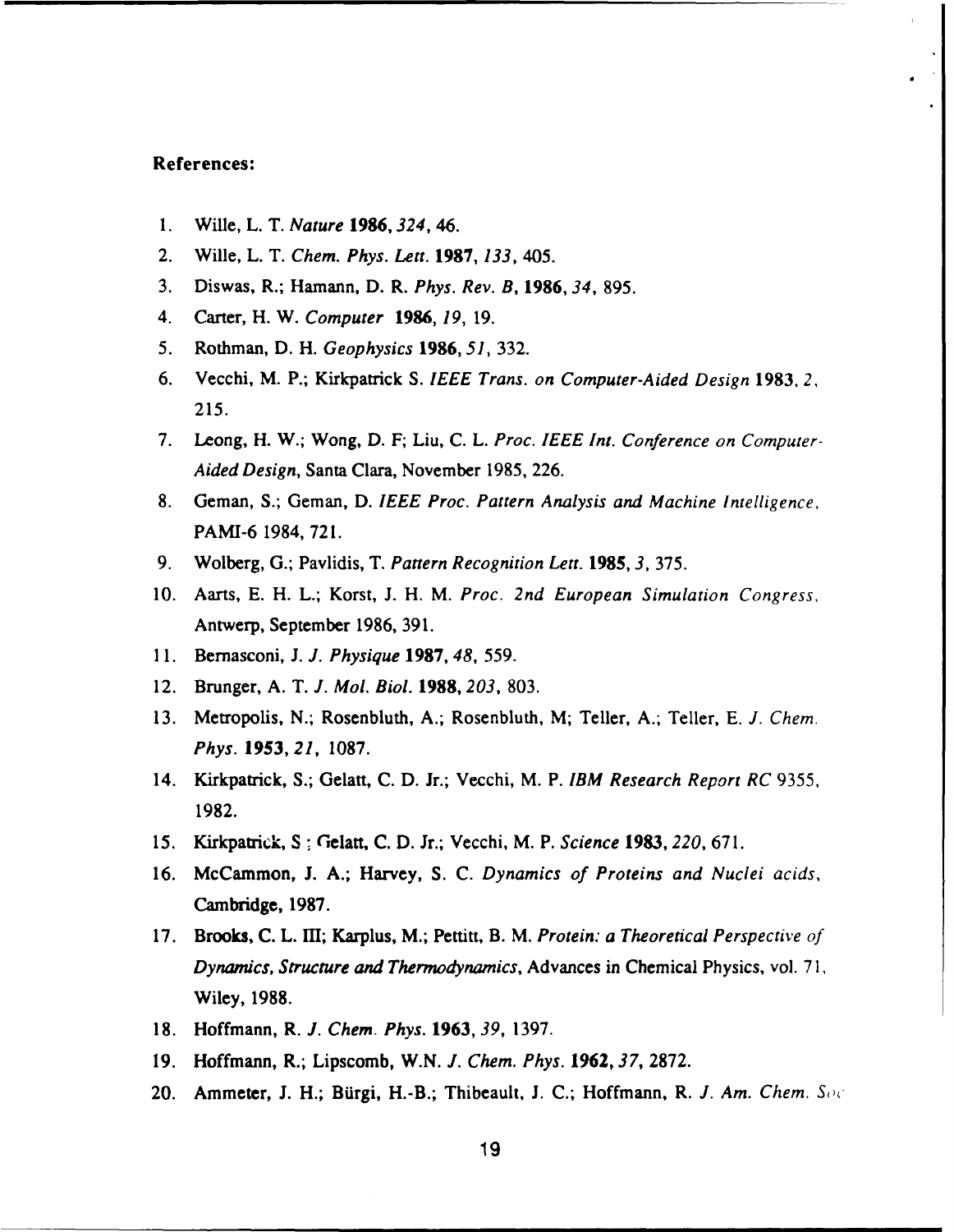**1978,** *100,* 3686.

- 21. Whangbo, M.-H.; Hoffmann, R. *J. Am. Chem. Soc.* **1978,** *100,* 6093.
- 22. Hoffmann, R. *Solids and Surfaces: A Chemist's View of Bonding in Extended Structures;* VCH: New York, 1988 and references therein.
- 23. Calzaferri, G.; Forss, L.; Kamber, *I. J. Phys. Chem.* **1989,** *93,* 5366.
- 24. Anderson, A. B. *J. Chem. Phys.* 1975, *62,* 1187.
- 25. Headrick, R. L.; Robinson, I. K.; Vlieg, E.; Feldman, L. C. *Phys. Rev. Lett.* 1989. *63,* 1253.
- 26. Bedrossian, P; Meade, R. D.; Mortensen, K.; Chen, D. M.; Golovchenko, J. **A..** Venderbilt, D. *Phys. Rev. Lett.* **1989,** *63,* 1257.
- 27. Lyo, I. W.; Kaxiras, E.; Avouris, Ph. *Phys. Rev. Lett.* 1989, *63,* 1261.
- 28. Kaxiras, E.; Pandey, K. C.; Himpsel, F. J.; Tromp, R. M. *Phys. Rev. B* 1990, 4 **1,** 1262.
- 29. Huang, H.; Tong, S. Y.; Quinn, J.; Jona, F. *Phys. Rev. B* **1990,** *41,* 3276.
- 30. Ma, Y.; Rowe, J. E.; Chaban, E. E.; Chen, C. T.; Headrick, R. L.; Meigs, G. **%l.:** Modesti, S.; Sette, F. *Phys. Rev. Lett.* 1990, *65,* 2173.
- 31. Lyo, I.-W.; Avouris, Ph. *Science* **1989,** *245,* 1369.
- 32. Bedrossian, P.; Chen, D. M.; Mortensen, K.; Golovchenko, J. A. *Nature* 1989, *342.* 258.
- 33. Wilberg, K. B.; Walker, F. H.; *J. Am. Chem. Soc.* 1982, *104,* 5239.
- 34. Honegger, Ev.; Huber, H.; Heilbronner, E.; Dailey, W. P.; Wilberg, K. B. *J. Am. Chem. Soc.* **1985,** *107,* 7173.
- 35. Wilberg, K. B.; Dailey, W. P.; Walker, F. H.; Waddell, S. T.; Crocker, L. S.; New-ton. M. *J. Am. Chem. Soc.* **1985,** *107,* 7247.
- 36. Wilberg, K. B. *Acc. Chem. Res.* **1984,** *17,* 379.
- 37. a) Northrup, J. E. *Phys. Rev. Lett.* 1984, *53,* 683 b) Huang, H.; Tong, S. Y.; Yang, W. S.; Shih, H. **D.;** Jor.a, F. *Phys. Rev. B* 1990. *42,* 7485.
- 38. Kawazu, A.; Sakama, H. *Phys.* Rev. B **1988,** *37,* 2704.
- 39. Ogletree, D. F.; Van Hove, M. A.; Somorjai, G. A. *Surface Sci.* **1986,** *173, 351.*
- 40. Wood, W. W.; Jacobson, J. D. *Proceedings of the Western Joint* Computer Conferencc (San Francisco), 1959, p. 261.